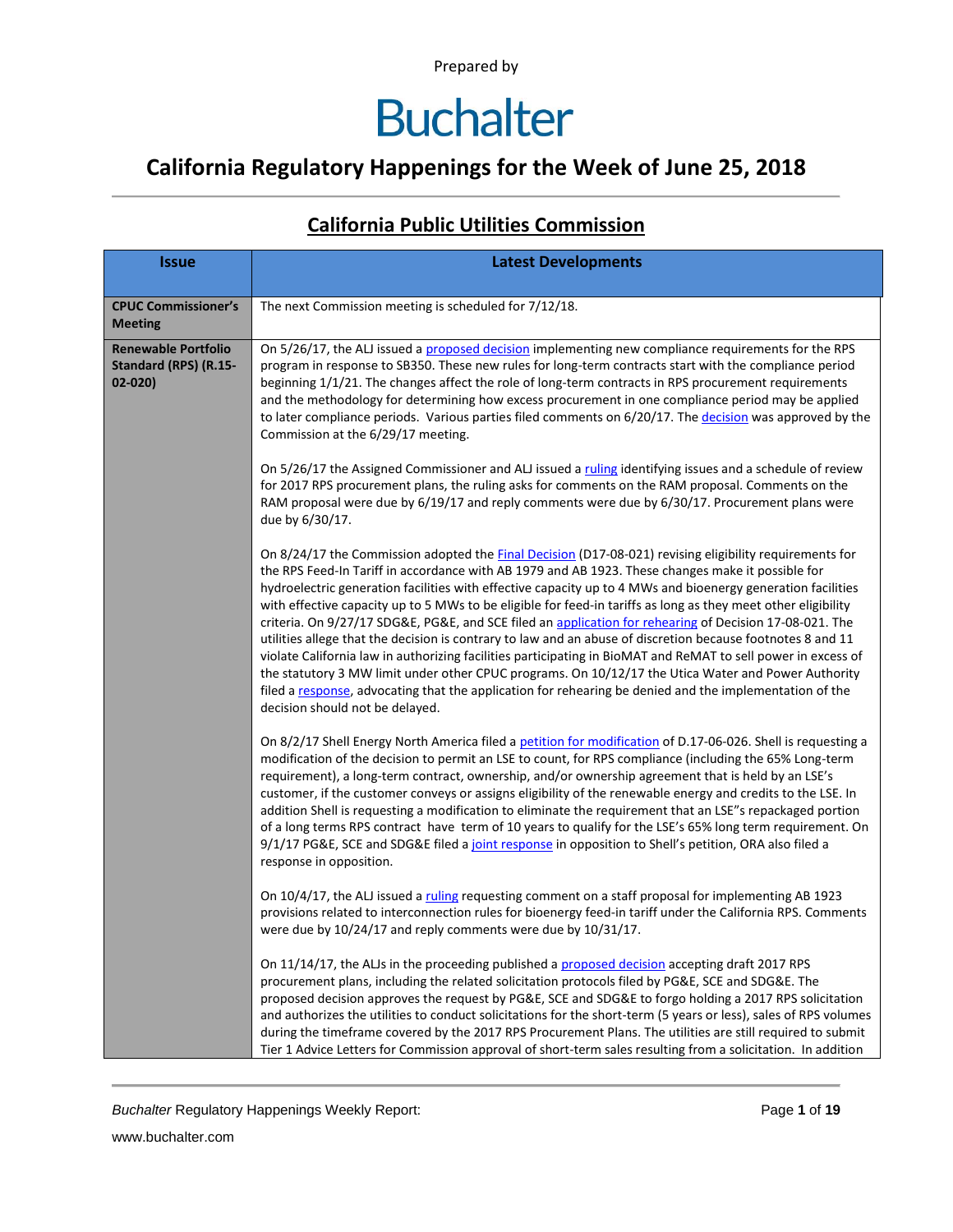## **Buchalter**

### **California Regulatory Happenings for the Week of June 25, 2018**

|                                                                              | the decision approves the request of the utilities to engage in bilateral transactions to sell RPS volumes,<br>subject to the Commission review and approval via the Tier 3 Advice Letter process. The decision also<br>approves the 2017 RPS Procurement plans filed by several small and multi-jurisdictional utilities, CCAs and<br>ESPs. On 12/14/17 the decision was adopted by the Commission.                                    |
|------------------------------------------------------------------------------|-----------------------------------------------------------------------------------------------------------------------------------------------------------------------------------------------------------------------------------------------------------------------------------------------------------------------------------------------------------------------------------------------------------------------------------------|
|                                                                              | On 1/4/18 the ALJ issued a ruling requesting comments on how SB350 impacts determination of RPS<br>penalties for noncompliance with and waivers of RPS procurement requirements to inform a future<br>Commission decision on revisions to RPS enforcement rules in light of SB350. The ruling identifies various<br>issues for comment. On 1/12/18 the ALJ extended the comment deadline to 2/1/18 and reply comments to<br>$2/12/18$ . |
|                                                                              | On 1/12/18 Direct Energy Business, LLC, and on 1/19/18 Gexa Energy California, LLC and Liberty Power<br>Holdings, LLC, filed motions requesting waiver of their respective RPS procurement requirements for<br>compliance period one. Comments were due by 2/26/18. On 3/8/18 Direct Energy Business, LLC withdrew<br>its motion for a waiver.                                                                                          |
|                                                                              | On 4/16/18 the Assigned Commissioner issued a ruling requesting party comments on proposed<br>modifications of language in Sections 4.1 and 4.2 of the Biomat Power Purchase Agreement. Comments<br>were due by 4/26/18.                                                                                                                                                                                                                |
|                                                                              | On 5/1/18 the ALJ issued a proposed decision implementing SB350 provisions on penalties and waivers in<br>the RPS program and denying Shell Energy North America's petition for modification of D.17-06-026. The<br>decision maintains the existing RPS penalty scheme and integrates changes made by SB350 into the<br>current RPS waiver scheme.                                                                                      |
|                                                                              | On 5/31/18 the CPUC adopted Decision D.1805032 modifying Sections 4.1 and 4.2 of the Bioenergy market<br>adjusting tariff power purchase agreement previously approved in D.15-09-004 and D.1805023<br>implementing SB350 provision of penalties and waivers in the RPS program and denying modification of<br>D1706026.                                                                                                                |
|                                                                              | On 6/21/18 the assigned Commissioner ALJ issued a ruling identifying the issues and schedule of review for<br>the 2018 RPS procurement plans. The ruling seeks comment from parties on questions related to the<br>consideration of energy storage in RPS tariffs and power purchase. IOUs, small utilities, ESPs and CCAs<br>must file their proposed annual RPS procurement plans by 7/20/18.                                         |
| OIR to adopt rules and                                                       | On 5/15/17 the Assigned Commissioner issued a proposed decision approving the Natural Gas Leak                                                                                                                                                                                                                                                                                                                                          |
| procedures governing<br><b>Commission-regulated</b><br>natural gas pipelines | Abatement Program consistent with SB1371. Comments were due by 6/4/17. The decision (D.17-06-015)<br>was signed by the Commission on 6/15/17.                                                                                                                                                                                                                                                                                           |
| and facilities to                                                            | A workshop was held on 8/1/17 to discuss the development of a template for consistency in Best practices                                                                                                                                                                                                                                                                                                                                |
| reduce natural gas<br>leakage consisted                                      | compliance plans that will be required as part of the gas safety plans commencing 3/15/18.                                                                                                                                                                                                                                                                                                                                              |
| with SB1371 (R.15-01-<br>008)                                                | On 7/21/17 the ALJ issued a ruling providing notice of a prehearing conference on 8/24/17 and directing<br>joint pre-hearing conference statements. The purpose of the PHC was to discuss the scope and procedural<br>schedule of the second phase of the proceeding. A joint pre-hearing conference statement was due by<br>8/18/17. (see email ruling correcting PHC date).                                                           |
|                                                                              | On 9/20/17 the Commissioner issued an amended scoping ruling. The second phase of the proceeding will<br>focus on the following broad policy issues: 1) what data is necessary in order for the CPUC to consider a<br>"cost-effectiveness" framework in this proceeding; 2) how should the CPUC's annual report requirements                                                                                                            |

**Buchalter Regulatory Happenings Weekly Report:** Page 2 of 19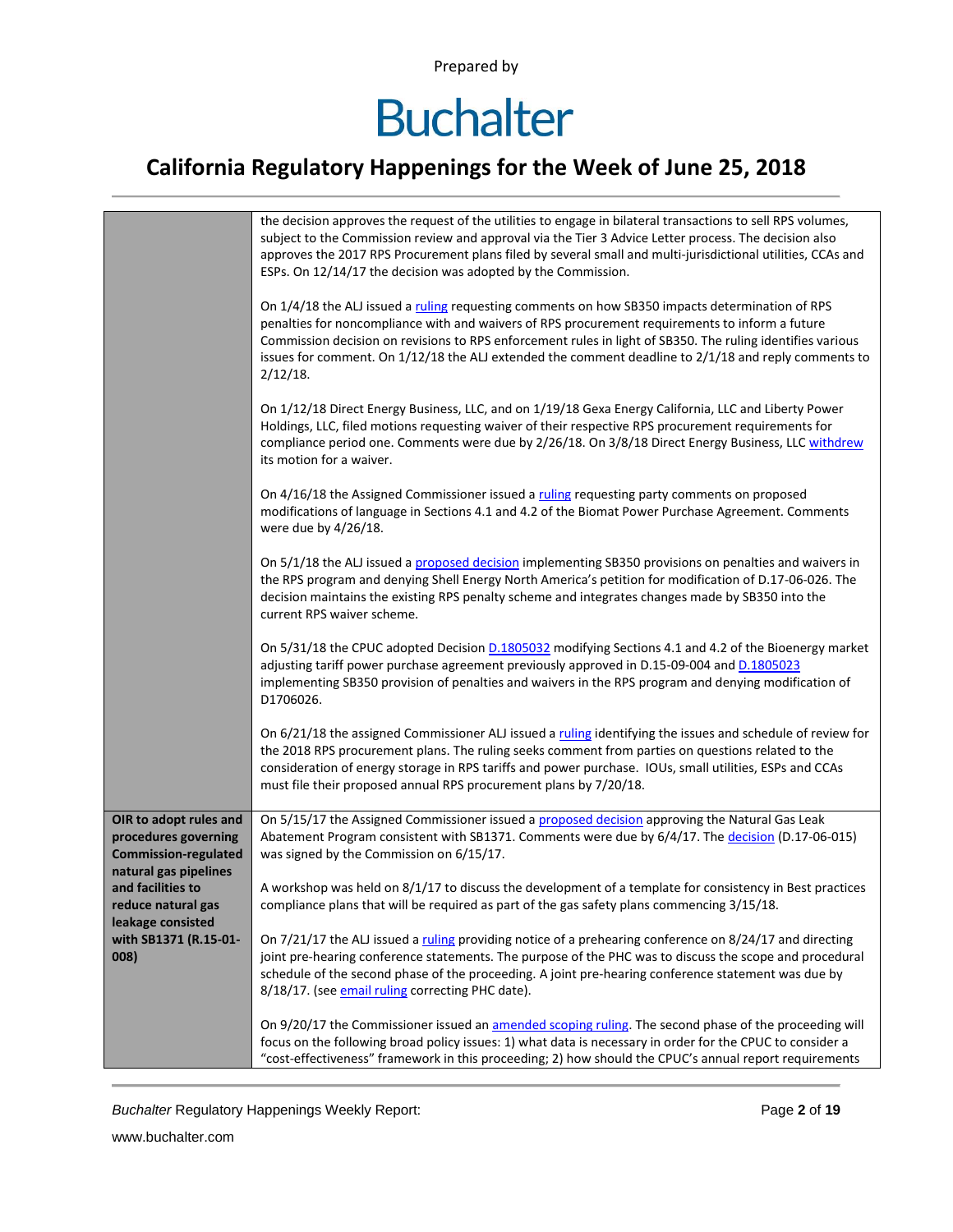## **Buchalter**

### **California Regulatory Happenings for the Week of June 25, 2018**

|                                                                                                                                                                                                                             | and 26 best practices be harmonized with information or action required by other entities such as the<br>PHMSA, DOGGR, ARB and local air quality management districts; 3) pursuant to 975(f) how should rules<br>and procedures including best practices and repair standards developed in this proceeding be incorporated<br>into the applicable general orders; 4) how should ratemaking treatment for LUAF be structured and<br>evaluated?<br>On 11/30/17 the ALJ issued a ruling entering the ARB and CPUC's joint staff annual report on analysis of<br>6/16/17 Utilities' reports into the record. Comments are requested on 1) whether the Joint staff annual<br>report clearly illustrate the trends of findings based on CPUC/ARB staff's analysis of the June 2017 reports,<br>and 2) what are "lessons learned" from this reporting and analysis process that were not identified by staff.<br>Comments were due by 12/12/17.                                                                                                                                                                                                                                                                                                                                                                                                                                                                                                                                                                                                                                                                                                                                                                                                                                               |
|-----------------------------------------------------------------------------------------------------------------------------------------------------------------------------------------------------------------------------|----------------------------------------------------------------------------------------------------------------------------------------------------------------------------------------------------------------------------------------------------------------------------------------------------------------------------------------------------------------------------------------------------------------------------------------------------------------------------------------------------------------------------------------------------------------------------------------------------------------------------------------------------------------------------------------------------------------------------------------------------------------------------------------------------------------------------------------------------------------------------------------------------------------------------------------------------------------------------------------------------------------------------------------------------------------------------------------------------------------------------------------------------------------------------------------------------------------------------------------------------------------------------------------------------------------------------------------------------------------------------------------------------------------------------------------------------------------------------------------------------------------------------------------------------------------------------------------------------------------------------------------------------------------------------------------------------------------------------------------------------------------------------------------|
| OIR to Develop an<br><b>Electricity Integrated</b><br><b>Resource Planning</b><br><b>Framework to</b><br><b>Coordinate and Refine</b><br>Long-Term<br><b>Procurement Planning</b><br><b>Requirements (R16-</b><br>$02-007)$ | On 10/7/16, the City of Lancaster, Sonoma Clean Power Authority, and Marin Clean Energy filed a motion<br>requesting that the Commission take official notice of future load growth among operational CCA programs<br>and the growing number of communities exploring CCA programs. On 10/24/16 SCE, SDG&E and PG&E<br>filed a joint response requesting that the Commission deny the motion as the facts presented in the<br>motion are not currently relevant in the proceeding.<br>On 12/21/16 the ALJ and Assigned Commissioner issued a ruling requesting comments on disadvantaged<br>communities and other aspects of SB350, and modifying the proceeding schedule. Comments were due by<br>2/17/17 and reply comments were due 2/27/17.                                                                                                                                                                                                                                                                                                                                                                                                                                                                                                                                                                                                                                                                                                                                                                                                                                                                                                                                                                                                                                        |
|                                                                                                                                                                                                                             | On 1/12/17, a webinar was held by the Modeling Advisory Group to ensure that modeling work<br>undertaken by Energy Division and individual LSE's as part of the 2017 IRP is transparent and objective.<br>On 1/18/17, the ALJ issued a ruling seeking comment on assumptions and scenario for use in long term<br>planning in 2017, with emphasis on the CAISO Transmission Planning Process. Comments were due by<br>$2/3/17$ and reply comments were due by $2/10/17$ .<br>On 2/23/17, the CPUC and the CEC hosted a joint workshop on GHG Target Setting for the Integrated<br>Resource Planning (IRP) Process.<br>On 2/28/17 Commissioner Randolph issued a ruling adopting assumptions and one scenario for use in long-<br>term planning in 2017.<br>On 5/1/17 the ALJ sent an email to the service letter informing parties that several workshops scheduled in<br>the CEC Integrated Policy Report process may be of interest to parties to this proceeding. The first<br>workshop was on 5/12/17.<br>On 5/16/17 the ALJ issued a ruling seeking comment from parties on a staff proposal titled "Proposal for<br>Implementing Integrated Resource Planning at the CPUC: An Energy Division Staff Proposal." The ruling<br>formally enters the proposal into the record. Comments were due by 6/14/17 and reply comments were<br>due by 6/26/17<br>CPUC Energy Division staff held a webinar on the proposal for implementing IRP at the CPUC on 6/7/17.<br>On 6/13/17 the ALJ issued a ruling modifying the schedule of the proceeding. The ruling extended the<br>initial comment period on the IRP Staff Proposal to June 28, 2017 and reply comments to July 12, 2017.<br>On 7/19/17 the ALJ noticed two modeling workshops. The first workshop was on 7/27/17 and allowed |

**Buchalter Regulatory Happenings Weekly Report:** Page 3 of 19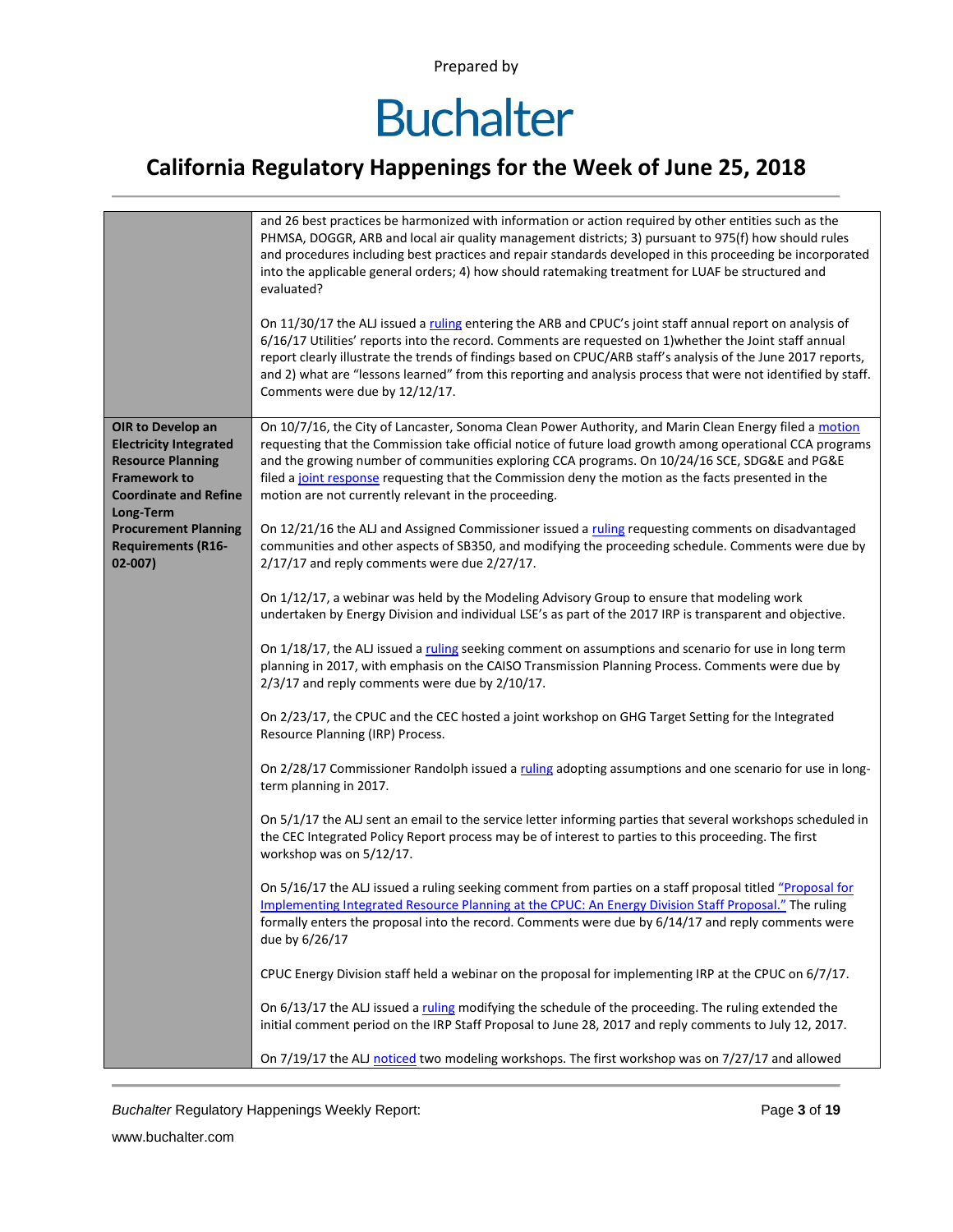## **Buchalter**

### **California Regulatory Happenings for the Week of June 25, 2018**



*Buchalter* Regulatory Happenings Weekly Report: Page **4** of **19**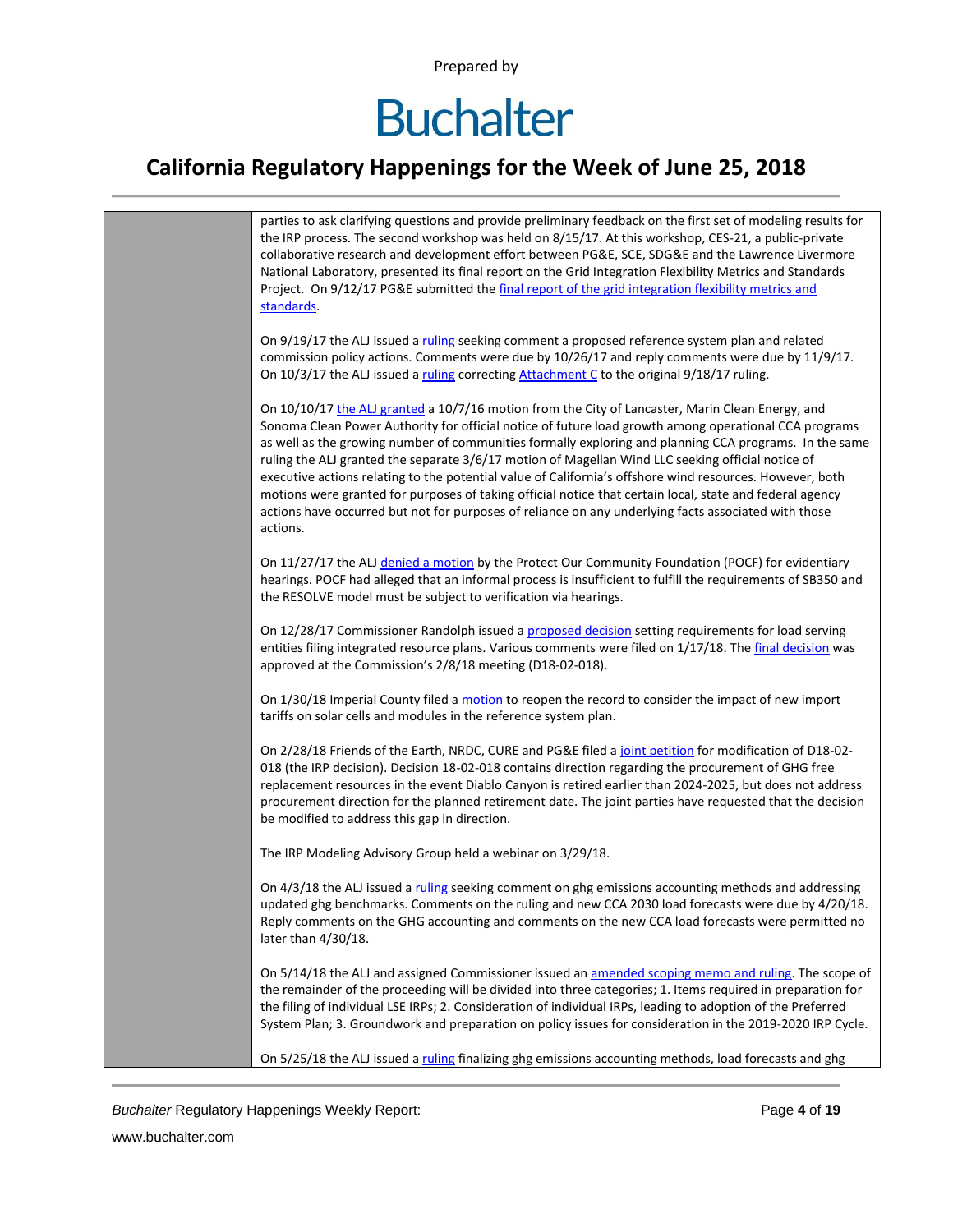# **Buchalter**

### **California Regulatory Happenings for the Week of June 25, 2018**

|                                                                                                                                                                                                        | benchmarks for individual IRP filings and allowing entities to update their load forecasts and GHG<br>benchmarks by accounting for new CCA load.                                                                                                                                                                                                                                                                                                                                                                                                                                                                                                                                                                                                                                                                                                                                                                                                                                                                                                                                                                                                                                                                            |
|--------------------------------------------------------------------------------------------------------------------------------------------------------------------------------------------------------|-----------------------------------------------------------------------------------------------------------------------------------------------------------------------------------------------------------------------------------------------------------------------------------------------------------------------------------------------------------------------------------------------------------------------------------------------------------------------------------------------------------------------------------------------------------------------------------------------------------------------------------------------------------------------------------------------------------------------------------------------------------------------------------------------------------------------------------------------------------------------------------------------------------------------------------------------------------------------------------------------------------------------------------------------------------------------------------------------------------------------------------------------------------------------------------------------------------------------------|
|                                                                                                                                                                                                        | After receiving motions from two entities to update their load forecasts (CleanPowerSF and Los Angeles<br>Community Choice Energy), on 6/18/18 the ALJ issued a ruling finalizing load forecasts and ghg<br>benchmarks for individual IRP filings.                                                                                                                                                                                                                                                                                                                                                                                                                                                                                                                                                                                                                                                                                                                                                                                                                                                                                                                                                                          |
|                                                                                                                                                                                                        | A workshop is scheduled for 7/13/18.                                                                                                                                                                                                                                                                                                                                                                                                                                                                                                                                                                                                                                                                                                                                                                                                                                                                                                                                                                                                                                                                                                                                                                                        |
| <b>Policies, Procedures</b><br>and Rules for<br><b>Regulation of Physical</b><br>Security for the<br><b>Electric Supply</b><br><b>Facilities of Electrical</b><br><b>Corporations (R15-06-</b><br>009) | On 3/10/17 the Assigned Commissioner issued a Phase 1 Scoping Memo and Ruling in this rulemaking<br>regarding policies, procedures and rules for regulation of physical security for the electric supply facilities<br>of electric corporations consistent with Public Utilities Code Section 364 and to establish standards for<br>disaster and emergency preparedness plans for electrical corporations and regulated water companies<br>pursuant to Public Utilities Code Section 768.6. Phase I of the proceeding will consider whether any new<br>rules, standards or General Orders or modifications to other existing policies should apply to all electrical<br>supply facilities within the jurisdiction of the Commission, including facilities owned by publicly owned<br>utilities and rural electrical cooperatives. This phase will pertain to the requirements to address the<br>physical security risks to the electrical supply facilities of electrical corporations and will address whether<br>the Commission should go beyond the physical security regulations of NERC's CIP-9-014-2. A proposed<br>decision in Phase I is anticipated in February 2018. Phase II will address emergency and disaster |
|                                                                                                                                                                                                        | preparedness plans. A workshop was held on 5/2/17.<br>On 7/12/17 the ALJ issued a ruling issuing combined workshop notes and request for straw proposals.<br>Comments on Attachment A to the proceeding were due by 7/28/17, straw proposals were due by 8/11/17<br>and comments on the straw proposals were due by 8/25/17. On 8/31/17 Bear Valley Electric Service, SCE,<br>CMUA, LADWP, Liberty CalPeco, National Rural Electric Cooperative Association, Pacificorp, PG&E, SMUD,<br>and SDG&E filed a joint draft straw proposal. The Office of Ratepayer Advocates and the Safety and<br>Enforcement Division filed comments on 9/14/17. A workshop was held on 9/29/17 to review how SB699<br>informs the appropriate CPUC response and responsibility in addressing the physical security of California's<br>system and the joint-utility proposal. The Office of Ratepayer Advocates and the Safety and Enforcement<br>Division filed comments on 9/14/17.                                                                                                                                                                                                                                                          |
|                                                                                                                                                                                                        | On 1/3/18 the ALJ issued an email ruling allowing parties to file legal briefs concerning the Commission's<br>jurisdiction over publically owned electrical utilities and rural electric cooperatives. The scoping ruling in<br>this proceeding asks the following question: "Should any new rules, standards, or General Orders or<br>modifications to existing policies apply to all electrical supply facilities within the jurisdiction of the<br>Commission, including publicly owned electrical utilities and rural electric cooperatives?" Legal briefs were<br>due by 1/26/18. Reply briefs were due by 2/9/18. SMUD, LADWP, The National Rural Electric Cooperative<br>Association and CMUA filed a reply brief.                                                                                                                                                                                                                                                                                                                                                                                                                                                                                                   |
|                                                                                                                                                                                                        | On 1/16/18 the ALJ issued a ruling allowing comments on the safety and enforcement division's risk<br>assessment and safety advisory section evaluation of the joint utility proposal and recommendations for<br>consideration posted on 1/4/18. Comments were due by 2/2/18 and reply comments were due by<br>$2/16/18$ .                                                                                                                                                                                                                                                                                                                                                                                                                                                                                                                                                                                                                                                                                                                                                                                                                                                                                                  |
|                                                                                                                                                                                                        | On 1/19/18 the ALJ issued a ruling setting the prehearing conference for Phase II of the proceeding for<br>3/15/18. The prehearing conference addressed the status, scope and schedule for Phase II along with any<br>changes to the service list or procedural issues. Prehearing conference statements shall be limited to<br>enumerated questions set forth in the ruling. These questions include the number and type of workshops;<br>what elements should be included in the emergency and disaster preparedness plans; what new rules,                                                                                                                                                                                                                                                                                                                                                                                                                                                                                                                                                                                                                                                                               |

**Buchalter Regulatory Happenings Weekly Report:** Page 5 of 19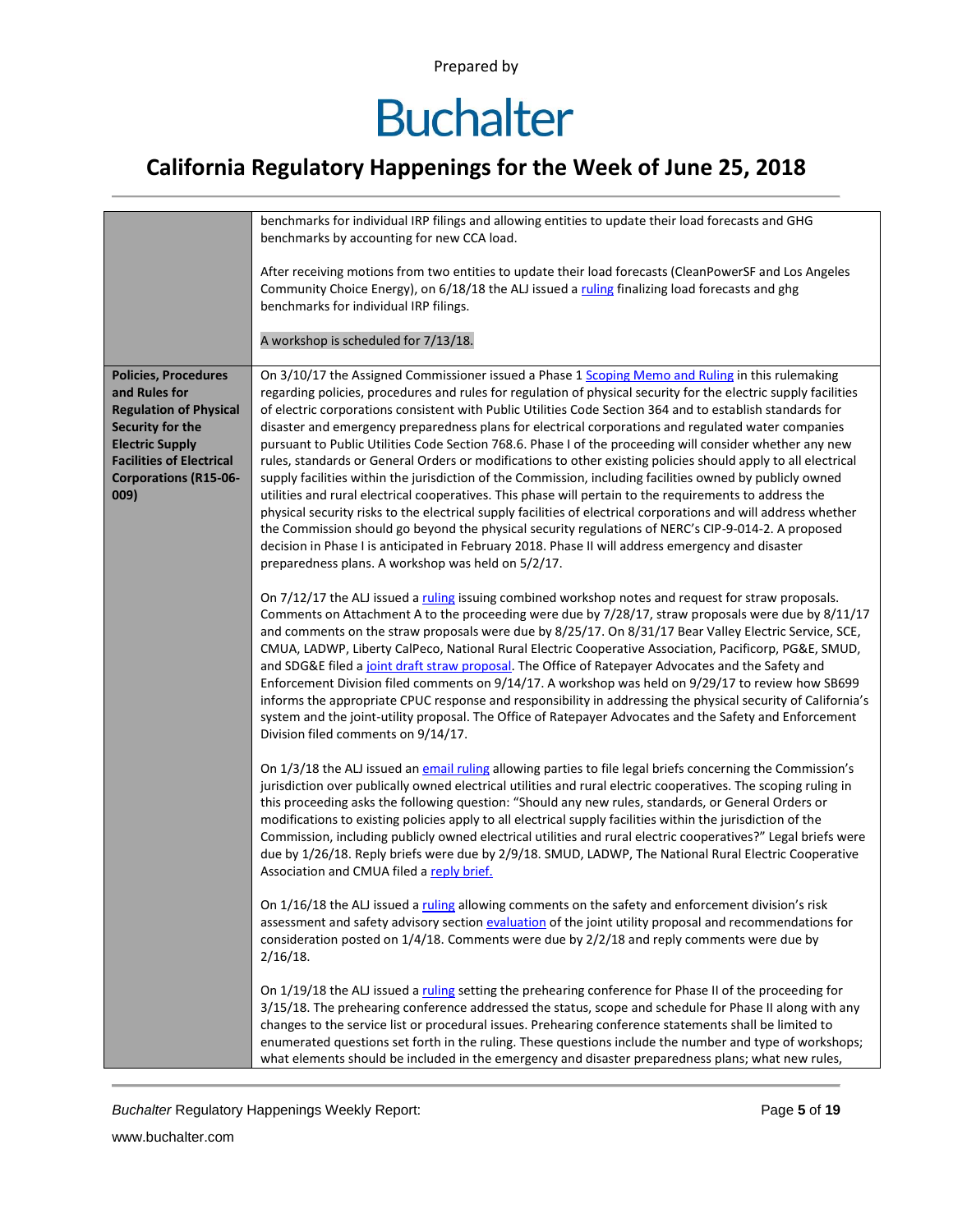## **Buchalter**

### **California Regulatory Happenings for the Week of June 25, 2018**

| have an opportunity to participate in plan preparation. Prehearing conference statements were due by<br>$3/1/18$ .<br>On 5/31/18 the Assigned Commissioner released the Phase II Scoping Memo and Ruling. The scope<br>includes issues related to disaster and emergency preparedness plans. Workshops will be held throughout<br>the rest of 2018 and a proposed decision on phase 1 issues is anticipated for Summer 2019.                                                                                                                                                                                                                                                                                                                                                                                                                                                      |  |
|-----------------------------------------------------------------------------------------------------------------------------------------------------------------------------------------------------------------------------------------------------------------------------------------------------------------------------------------------------------------------------------------------------------------------------------------------------------------------------------------------------------------------------------------------------------------------------------------------------------------------------------------------------------------------------------------------------------------------------------------------------------------------------------------------------------------------------------------------------------------------------------|--|
| On 7/13/17 the Commission issued an order instituting the rulemaking to consider streamlining<br><b>Streamlining</b><br>interconnection of distributed energy resources and improvements to rule 21. Various parties filed<br><b>Interconnection of</b><br><b>Distributed Energy</b><br>comments on 8/2/17, including CESA, Tesla, Chargepoint and CAISO.<br><b>Resources and</b><br>A pre-hearing conference was held on 9/13/17. Notice<br><b>Improvements to Rule</b><br>21 (R17-07-007)                                                                                                                                                                                                                                                                                                                                                                                       |  |
| On 10/2/17 the Assigned Commissioner and the ALJ issued a scoping ruling in the proceeding. The ruling<br>sets forth three phases. The first phase will deal with urgent issues, the second phase will deal with<br>ratesetting issues requiring coordination with R1408013 and the third phase will deal with small and multi-<br>jurisdictional utility rules. The schedule for the proceeding currently runs through 2020.                                                                                                                                                                                                                                                                                                                                                                                                                                                     |  |
| On 2/14/18 the ALJ issued an email ruling amending the schedule and extending the deadlines for the<br>working group 1 proposal and the working group 2 proposal. The ALJ also reassigned Issue 6 (development<br>of forms and agreements to allow Distributed Energy Resources to fulfill Rule 21 requirements related to<br>smart inverters) to working group 2.                                                                                                                                                                                                                                                                                                                                                                                                                                                                                                                |  |
| On 9/28/17 the commission opened a rulemaking to oversee the resource adequacy program, consider<br><b>Resource Adequacy,</b><br>program refinements and establish annual local and flexible procurement obligations for the 2019 and<br><b>Consider Program</b><br><b>Refinements and</b><br>2020 compliance years. The proceeding is the successor to R14-10-010. Comments on preliminary matters<br>pertaining to the scope, schedule, and administration of the proceedings were due 10/30/17 and reply<br><b>Establish Annual Local</b><br>comments were due 11/9/17.<br>and Flexible<br>Procurement                                                                                                                                                                                                                                                                         |  |
| <b>Obligations for the</b><br>On 11/7/17 a working group meeting was held to discuss weather sensitive demand response, behind-the-<br>2019 and 2020<br>meter resources and comments on the OIR.<br><b>Compliance Years.</b>                                                                                                                                                                                                                                                                                                                                                                                                                                                                                                                                                                                                                                                      |  |
| A prehearing conference was held on 12/4/17. Notice<br>(R17-09-020)                                                                                                                                                                                                                                                                                                                                                                                                                                                                                                                                                                                                                                                                                                                                                                                                               |  |
| On 1/18/18 the Assigned Commissioner and ALJ issued a scoping memo and ruling. The proceedings will be<br>divided into three separate tracks. Track 1 will consider system, local and flexible capacity requirements for<br>the next year as well as time-sensitive refinements to the Commission's RA program, including adoption of<br>the 2019 Local Capacity Requirements, adoption of the 2019 Flexible Capacity Requirements, adoption of<br>the 2019 System RA Requirements, and top priority modifications to the RA program. Track 2 will address<br>less time sensitive topics, including adoption of multi-year local RA requirements, refinements to local area<br>rules and RA program. Track 3 will consider the 2020 program year requirement and may revisit RA<br>counting rules for weather-sensitive and local demand response resources. Comments were due by |  |
| 1/30/18 and proposals were due by 2/16/18. The proposals and comments were discussed at a 2-day<br>workshop that was held at the CPUC on 2/22-23/18. Various parties filed comments on the proposals on<br>3/7/18 and reply comments on 3/16/18.<br>On 3/22/18 the ALJ sent an email ruling stating that because the CAISO did not file its draft 2019 LCR report                                                                                                                                                                                                                                                                                                                                                                                                                                                                                                                 |  |

**Buchalter Regulatory Happenings Weekly Report:** Page 6 of 19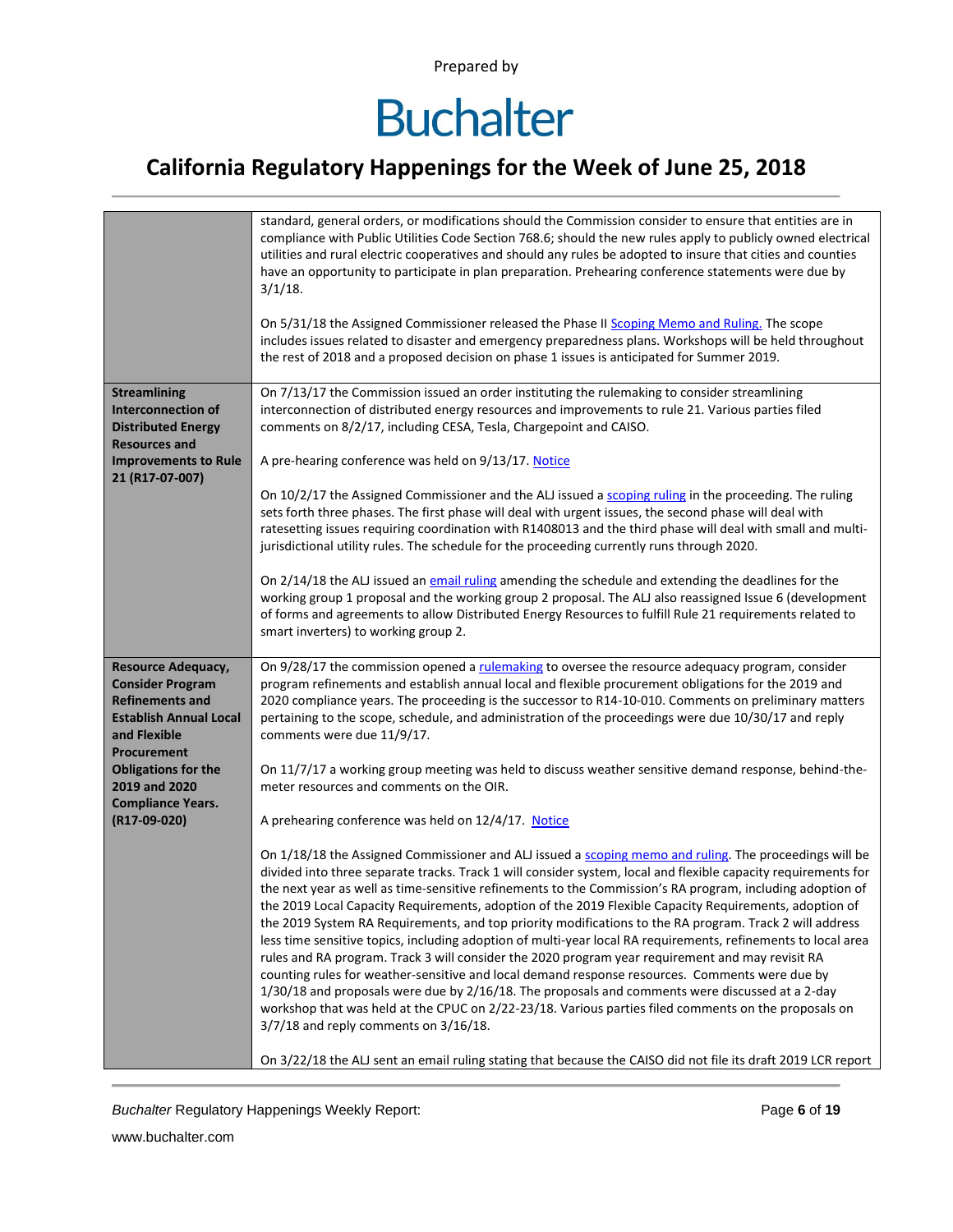# **Buchalter**

### **California Regulatory Happenings for the Week of June 25, 2018**

|                               | on 3/9/18 and anticipates that the report will not be available until 4/23/18 parties are not required to     |
|-------------------------------|---------------------------------------------------------------------------------------------------------------|
|                               | submit comments on 3/23/18 as originally scheduled. On 3/27/18 the ALJ and the Assigned Commissioner          |
|                               | issued a joint ruling modifying the track 1 schedule. The revised due date for comments on the draft CAISO    |
|                               | 2019 LCR and FCR reports was 5/4/18 and comments on the final report are due 5/18/18.                         |
|                               |                                                                                                               |
|                               | On 5/2/18 the ALJ sent an email ruling changing the date for Track 2 opening testimony to 7/10/18. All        |
|                               | other dates remain unchanged.                                                                                 |
|                               |                                                                                                               |
|                               | On 5/22/18 the ALJ issued a proposed decision adopting local capacity obligations for 2019 and refining the   |
|                               | resource adequacy PROGRAM. Opening comments were due 6/11/18.                                                 |
|                               |                                                                                                               |
|                               | At the 6/21/18 Commission meeting the Commission approved a decision adopting local capacity                  |
|                               | requirements for 2019 applicable to Commission-jurisdictional electric load-serving entities, and sets forth  |
|                               | a process for adoption of flexible capacity requirements for 2019. The decision also makes minor changes      |
|                               | to the RA program and provides policy and procedural guidance for future tracks of the proceeding.            |
|                               |                                                                                                               |
|                               |                                                                                                               |
|                               | A workshop is scheduled for 6/26/18 at the California Governor's Office of Emergency Services in Mather,      |
|                               | CA.                                                                                                           |
|                               |                                                                                                               |
| <b>Creation of a Shared</b>   | On 6/29/17 the Commission instituted an Order Instituting Investigation into the creation of a shared         |
| Database or                   | database or statewide census of utility poles and conduit in California (I17-06-027, R17-06-028 and R17-03-   |
| <b>Statewide Census of</b>    | 009 have been consolidated into this proceeding).                                                             |
| <b>Utility Poles and</b>      |                                                                                                               |
| <b>Conduit in California.</b> | A prehearing conference was held on 12/5/17. Ruling                                                           |
| $(117-06-027)$                |                                                                                                               |
|                               | On 1/11/18 the Assigned Commissioner and ALJ issued a ruling requesting comments on the creation of a         |
|                               | shared statewide database of utility pole and conduit information. Input is requested on (1) whether a        |
|                               | proposed listing of data fields is complete; (2) whether any information categories should be treated as      |
|                               | confidential; (3) which data fields are most essential to accomplish the safety and goals of the OII and OIR; |
|                               | (4) whether each pole owner should be responsible for maintaining and providing access to its database, or    |
|                               | whether a third party facilitator should be responsible for maintaining one global database; and (5) the      |
|                               | manner in which the database should be shared. Comments were due by 2/8/18.                                   |
|                               |                                                                                                               |
|                               |                                                                                                               |
|                               | On $1/16/18$ the ALJ issued a ruling amending the $1/11/18$ ruling and attaching the correct listing of       |
|                               | proposed data fields.                                                                                         |
|                               |                                                                                                               |
|                               | On 3/22/18 the ALJ issued a proposed decision amending the right of way rules to apply to wireless            |
|                               | telecommunications facilities installed by competitive local exchange carriers, comments were due             |
|                               | 4/11/18. The decision would amend the right of way rules to provide competitive local exchange carriers       |
|                               | with expanded nondiscriminatory access to public utility infrastructure for the purpose of installing         |
|                               | antennas and other wireless telecommunications facilities. The Commission is approved the final decision      |
|                               | on 4/26/18. This decision closes this aspect of the proceeding; however, the investigation in I17-06-027      |
|                               | with which it was consolidated remains open.                                                                  |
|                               |                                                                                                               |
|                               | A public participation hearing before the ALJ and Commissioner and President Picker was held on 5/9/18 in     |
|                               | San Bernardino, CA. The discussion focused on such topics as 1) history of poles; 2) issues related to poles  |
|                               | (e.g. vegetation management and fires); and 3) Southern California fires. Notice                              |
|                               |                                                                                                               |
|                               | A public participation hearing was held on 5/21/18 in San Jose, CA. Notice                                    |
|                               |                                                                                                               |
|                               |                                                                                                               |

**Buchalter Regulatory Happenings Weekly Report:** Page 7 of 19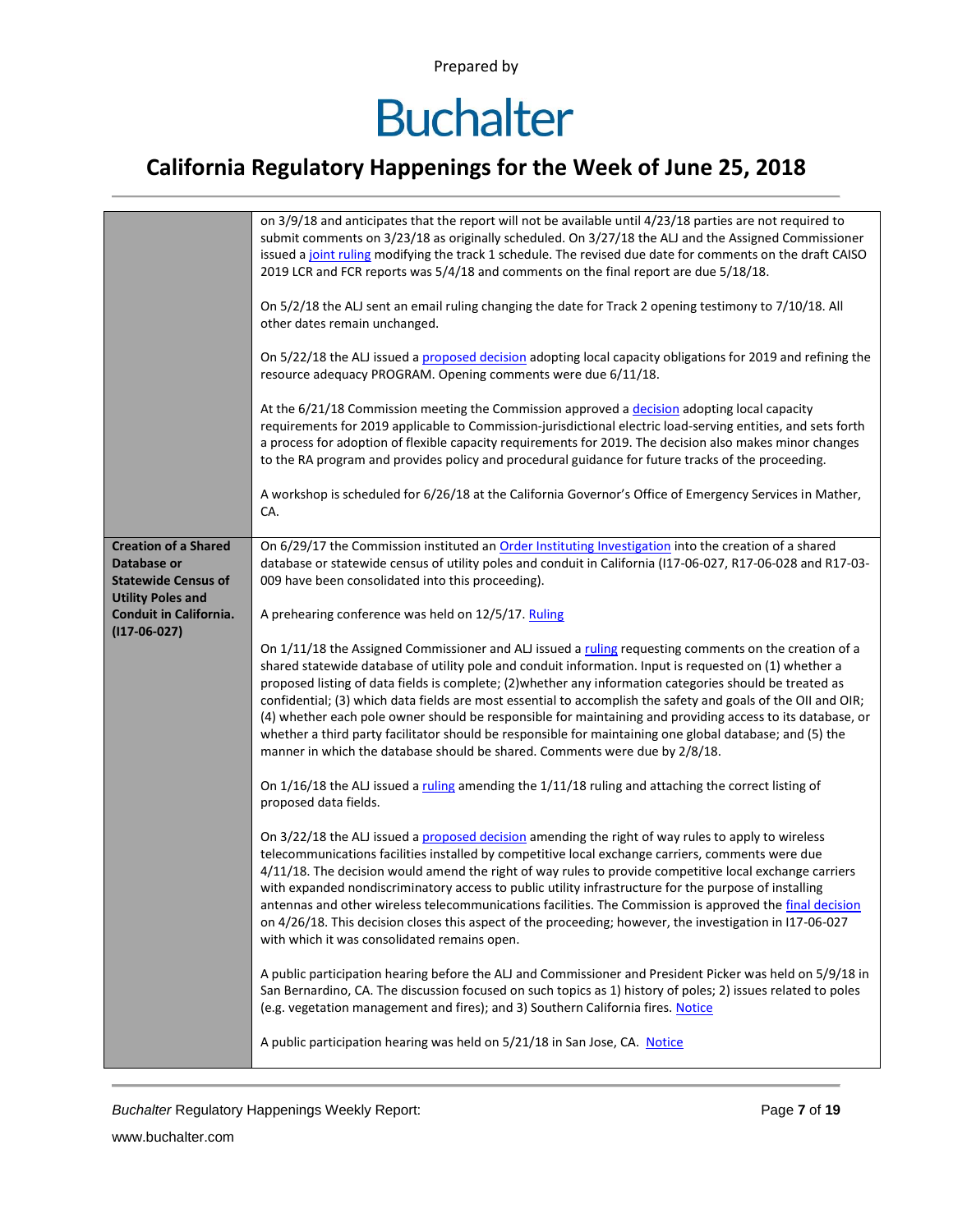### **California Regulatory Happenings for the Week of June 25, 2018**

| <b>Successor to Existing</b><br><b>Net Energy Metering</b><br><b>Tariffs pursuant to</b><br>PUC Section 2827.1<br>$(R.14-07-002)$ | On 2/20/18 the ALJ issued a proposed decision adopting alternatives to promote solar distributed<br>generation in disadvantaged communities. Opening comments were due by 3/12/18 and reply comments<br>were due 3/19/18. Commissioner Guzman Aceves issued an alternate decision. An all-party meeting was<br>held on 3/13/18 so that parties could make comments to Commissioner Guzman Aceves on the two<br>alternate decisions. On 5/22/18 Commissioner Guzman Aceves issued a proposed revised alternate<br>decision. Various parties subsequently filed comments.                                                                                            |
|-----------------------------------------------------------------------------------------------------------------------------------|--------------------------------------------------------------------------------------------------------------------------------------------------------------------------------------------------------------------------------------------------------------------------------------------------------------------------------------------------------------------------------------------------------------------------------------------------------------------------------------------------------------------------------------------------------------------------------------------------------------------------------------------------------------------|
|                                                                                                                                   | On 3/29/18 the Assigned Commissioner issued the fourth amended scoping memo and ruling. The highest<br>priority issues identified by the Commissioner include consumer protection and development of options<br>for increasing use of renewable DG in disadvantaged communities. The ruling sets a deadline of 1/1/19 for<br>the completion of the proceeding and states that it is the Commission's intention to close this proceeding<br>and initiate a successor proceeding not later than that date.<br>On 6/27/18 ALJ Jessica Hecht was reassigned and is no longer the ALJ in the proceeding. ALJ McKenzie and<br>ALJ Kao remain assigned to the proceeding. |

#### **California Energy Commission**

| <b>Issue</b>                                                                                                | <b>Latest Developments</b>                                                                                                                                                                                                                                                                                                                                                                                                                                                                                                                                                                                                                                                                                                                                                                                                                                                                                                                                                                                                                                                                                                                                                                                                                                                                                                                                      |
|-------------------------------------------------------------------------------------------------------------|-----------------------------------------------------------------------------------------------------------------------------------------------------------------------------------------------------------------------------------------------------------------------------------------------------------------------------------------------------------------------------------------------------------------------------------------------------------------------------------------------------------------------------------------------------------------------------------------------------------------------------------------------------------------------------------------------------------------------------------------------------------------------------------------------------------------------------------------------------------------------------------------------------------------------------------------------------------------------------------------------------------------------------------------------------------------------------------------------------------------------------------------------------------------------------------------------------------------------------------------------------------------------------------------------------------------------------------------------------------------|
| <b>CEC Business Meeting</b>                                                                                 | At the meeting on 5/9/18 the Commission adopted building standards that require solar photovoltaic<br>systems starting in 2020. The building energy efficiency standards, which are the first in the nation to<br>require solar, will reduce greenhouse gas emissions by an amount equivalent to taking 115,000 fossil fuel<br>cars off the road. Press Release<br>The Commission will hold its next regularly scheduled Business Meeting on 7/11/18.                                                                                                                                                                                                                                                                                                                                                                                                                                                                                                                                                                                                                                                                                                                                                                                                                                                                                                           |
|                                                                                                             |                                                                                                                                                                                                                                                                                                                                                                                                                                                                                                                                                                                                                                                                                                                                                                                                                                                                                                                                                                                                                                                                                                                                                                                                                                                                                                                                                                 |
| <b>Alternative and</b><br><b>Renewable Fuel and</b><br><b>Vehicle Technology</b><br><b>Program (ARFVTP)</b> | On 4/17/18 Commission staff conducted a public workshop for the Southern California Incentive Project,<br>the second incentive project under the California Electric Vehicle Infrastructure Project (CALeVIP) funded<br>by the ARFVTP. The commission is seeking input from stakeholders to inform the Southern California<br><b>Incentive Project. Notice</b><br>On 4/25/18 the CEC posted the 2018-2019 Investment Plan Update for the Alternative and Renewable<br><b>Fuel and Vehicle Technology Program.</b><br>A workshop was held 5/14/18 to discuss activities proposed for electric vehicle charging infrastructure<br>and hydrogen refueling infrastructure pursuant to Governor's Executive Order B-48-18 and new funding<br>allocations for zero-emission vehicle infrastructure. Notice<br>A workshop was held 5/23/18 to discuss the staff report, California Plug-In Electric Vehicle Infrastructure<br>Projections: 2017-2025, Future Infrastructure Needs for Reaching the State's Zero-Emission Vehicle<br><b>Deployment Goals. Notice</b><br>On 6/28/18 staff from the Commission and the Center for Sustainable Energy will conduct a public<br>webinar to discuss equipment and site requirements for electric vehicle (EV) charging infrastructure<br>installed under the California Electric Vehicle Incentive Project (CALeVIP). Notice |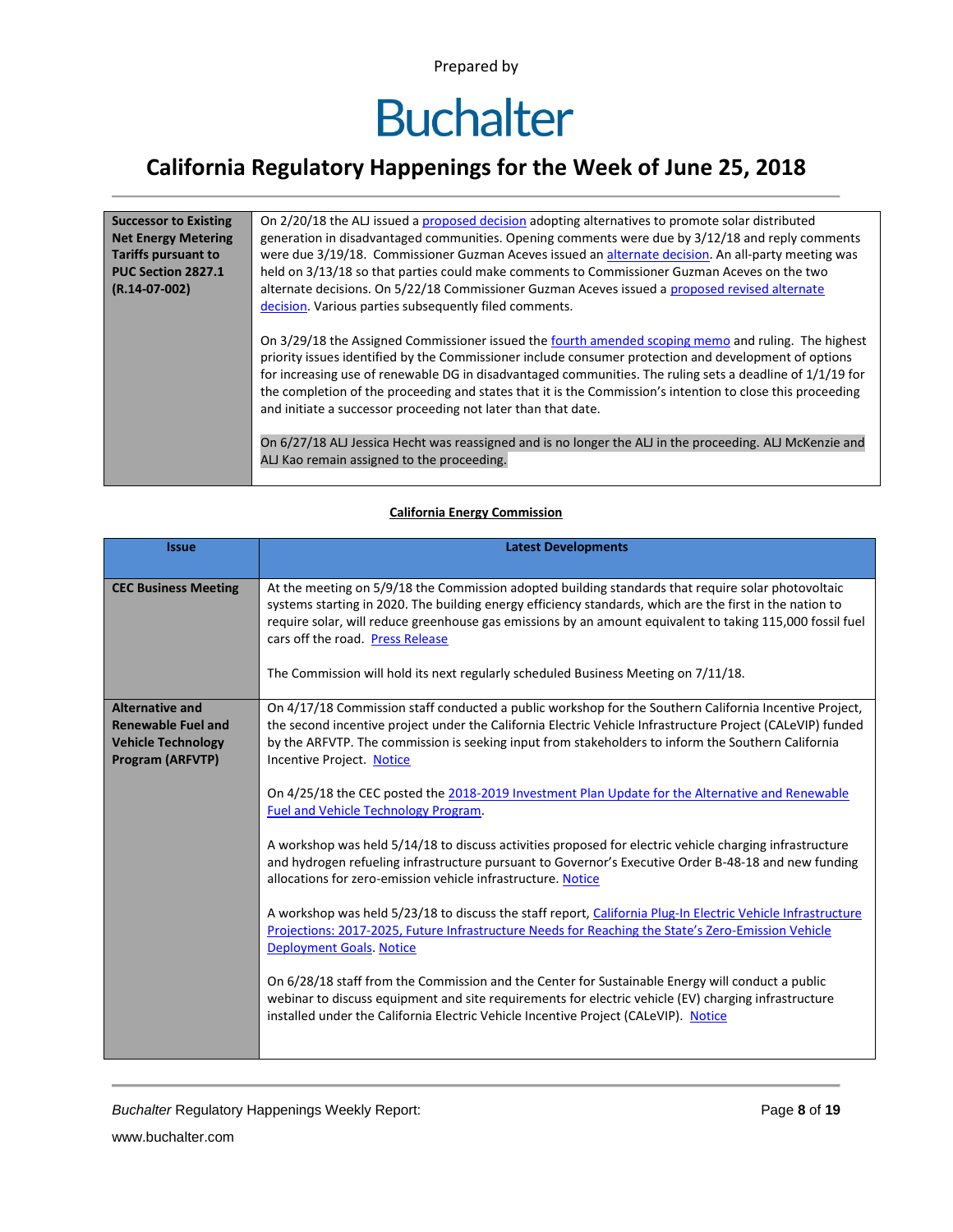### **California Regulatory Happenings for the Week of June 25, 2018**

| <b>Efficiency</b>             | On 6/1/18 Commissioner McAllister and CONUEE Director General Odon de Buen conducted a webinar<br>to give updates on recent energy efficiency policy in California and Mexico. Notice |
|-------------------------------|---------------------------------------------------------------------------------------------------------------------------------------------------------------------------------------|
|                               |                                                                                                                                                                                       |
| <b>Electric Program</b>       | On 5/8/18 CEC stall conducted a workshop and solicited stakeholder input on strategies to implement                                                                                   |
| <b>Investment Charge</b>      | the requirements of AB 523.                                                                                                                                                           |
| (Docket No. 17-EPIC-          |                                                                                                                                                                                       |
| 01)<br>2018 Integrated        | On 4/20/18 the Lead Commissioner for the 2018 IEPR Update and the Lead Commissioner for Siting,                                                                                       |
| <b>Research Policy Report</b> | Offshore Wind Planning, and Tribal conducted a workshop to hear and discuss the North Coast's regional                                                                                |
| Update (18-IEPR-01)           | challenges, opportunities, and solutions to meet California's climate and clean energy goals. Notice                                                                                  |
|                               | The CEC, CPUC, LADWP and CAISO jointly held a workshop to discuss energy reliability in Southern                                                                                      |
|                               | California on 5/8/18 at the SCAQMD. Notice                                                                                                                                            |
|                               |                                                                                                                                                                                       |
|                               | On 5/30/18 the Commission and the CPUC will conduct a joint workshop to discuss a draft framework                                                                                     |
|                               | and potential actions for addressing energy equity and increased access to distributed energy resources<br>in multifamily buildings. Notice                                           |
|                               | On 6/7/18 the Lead Commissioner for Energy Efficiency conducted a workshop to present information                                                                                     |
|                               | and solicit stakeholder feedback on key topics related to the doubling of energy efficiency savings                                                                                   |
|                               | mandated by Senate Bill 350, the Clean Energy and Pollution Reduction Act of 2015 (de León, Chapter                                                                                   |
|                               | 547, Statutes of 2015) (SB 350). Notice                                                                                                                                               |
|                               | On 6/27/18 staff held a webinar on the 2018 Tracking Progress Report for Energy Equity. Notice                                                                                        |
|                               | On 7/10/18 staff will conduct a workshop to propose and discuss the 2018 California Energy Demand                                                                                     |
|                               | Forecast Update. Staff will review the scope and method for the update, present the most recent data                                                                                  |
|                               | available for key forecast drivers, propose scenarios and outline additional work that will be considered<br>for the full 2019 IEPR forecast. Notice                                  |
|                               |                                                                                                                                                                                       |
| SB 350- Clean Energy          | On 4/4/18 the Commission and CPUC convened the Disadvantaged Communities Advisory Group. Notice                                                                                       |
| and Pollution                 |                                                                                                                                                                                       |
| <b>Reduction Act of 2015</b>  |                                                                                                                                                                                       |

#### **California Air Resources Board**

| <b>Issue</b>         | <b>Latest Developments</b>                                                                                                                                                                                                                                                                                                                                                                                                        |
|----------------------|-----------------------------------------------------------------------------------------------------------------------------------------------------------------------------------------------------------------------------------------------------------------------------------------------------------------------------------------------------------------------------------------------------------------------------------|
| <b>Cap and Trade</b> | A workshop was held on 10/12/17 to discuss the next steps for the cap and trade regulation. Notice<br>Presentation.                                                                                                                                                                                                                                                                                                               |
|                      | ARB released the January 2018 California-Quebec-Ontario Joint Auction Participant Training<br>Presentation.                                                                                                                                                                                                                                                                                                                       |
|                      | On 1/30/18 ARB posted a notice of public hearing on 3/22/18 in Riverside, CA to consider approving the<br>adoption of two proposed amendments to the Cap and Trade regulation. The narrow amendments are<br>intended to clarify that 1. The regulation requires a successor entity after a change in ownership to be<br>responsible for the outstanding, pre-transfer compliance obligation of the predecessor entity, and 2. The |

**Buchalter Regulatory Happenings Weekly Report:** Page 9 of 19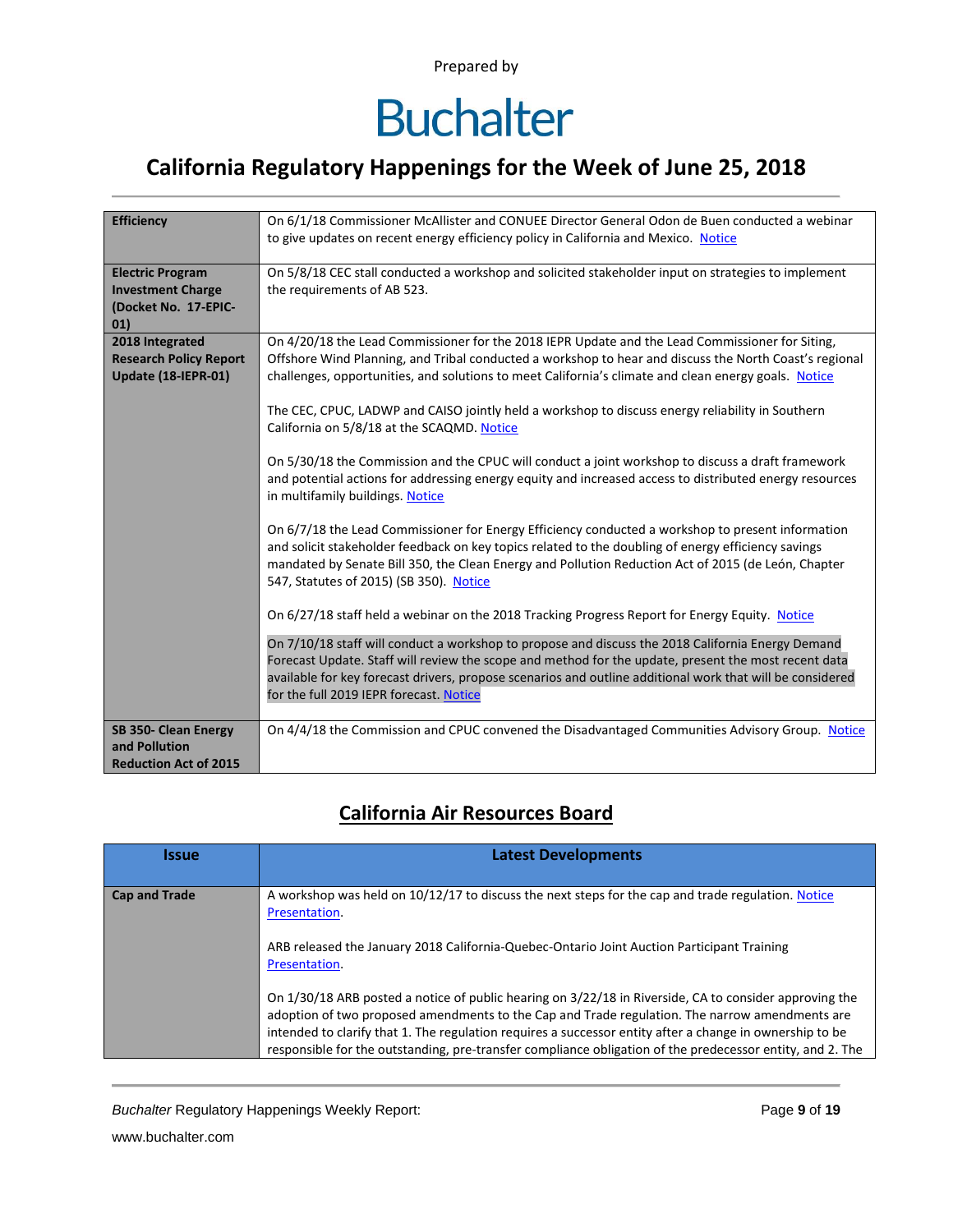# **Buchalter**

### **California Regulatory Happenings for the Week of June 25, 2018**

|                                                 | regulatory procedure for establishing the Auction Reserve Price in the Ontario and Quebec regulations.<br>Proposed Regulation Order Notice Agenda. At the meeting the Board adopted Resolution 18-4. On<br>4/17/18 the final rulemaking package was submitted to the Office Of Administrative Law. OAL has until<br>5/30/18 to make a final determination. Informative Digest<br>Meetings were held on 3/2/18 to discuss potential amendments to the cap and trade regulation and<br>SB350 Integrated Resource Plans. Discussion Draft Price Containment Paper<br>A workshop was held on 4/26/18 to discuss possible revisions to the cap and trade regulation. Notice.<br>Comments were due by 5/10/18. Summary of Stakeholder Comments<br>On 6/15/18 Ontario announced its intention to end Ontario's Cap and Trade program. ARB released a<br>market notice regarding this development and reiterating its commitment with Quebec to continue<br>operation of a joint carbon market.<br>A workshop was held on 6/21/18 to discuss potential revisions to the regulation. Preliminary Discussion<br><b>Draft ARB Presentation CAISO Presentation</b> |
|-------------------------------------------------|--------------------------------------------------------------------------------------------------------------------------------------------------------------------------------------------------------------------------------------------------------------------------------------------------------------------------------------------------------------------------------------------------------------------------------------------------------------------------------------------------------------------------------------------------------------------------------------------------------------------------------------------------------------------------------------------------------------------------------------------------------------------------------------------------------------------------------------------------------------------------------------------------------------------------------------------------------------------------------------------------------------------------------------------------------------------------------------------------------------------------------------------------------|
| <b>GHG Reporting</b>                            | On 4/13/17 ARB posted a proposed second 15-day modifications to the regulation. Comments were due<br>4/28/17 by 5pm. Notice The board approved the proposed amendments at the 6/29/17 Board Meeting.<br>Agenda.<br>On 7/21/17 the proposed amendments were submitted to the California Office of Administrative Law.<br>Updated Informative Digest. On 9/1/17 OAL approved the rulemaking and filed it with the Secretary of<br>State. Notice Final Regulation Order Final Statement of Reasons. The amended regulation became<br>effective on 1/1/18.                                                                                                                                                                                                                                                                                                                                                                                                                                                                                                                                                                                                 |
| <b>Short Lived Climate</b><br><b>Pollutants</b> | On 12/29/17 ARB posted a summary of policies to encourage dairy biomethane projects and other<br>projects to reduce methane emissions. On 1/5/18 the three dairy subgroups provided an update to the<br>agencies on their processes and recommendations they have formulated to date. Presentations - ARB;<br>CDFA; CPUC; Subgroup 1; Subgroup 2; Subgroup 3<br>The Dairy and Livestock subgroups have several meeting scheduled for April. Subgroup 3 met on 4/2/18;<br>Subgroup 2 met on 4/9/18 and Subgroup 1 met on 4/27/18. Meeting Notice<br>The Dairy and Livestock subgroups will meet throughout May. Subgroup 3 met on 5/14/18; Subgroup 1<br>met on 5/21/18; and Subgroup 2 met on 5/23/18. Meeting Notice<br>A joint subgroup meeting will be held on 7/26/18 in Fresno. Meeting Notice                                                                                                                                                                                                                                                                                                                                                    |
| 2030 Scoping Plan                               | On 11/30/17 ARB released the proposed final 2017 climate change scoping plan. On 12/14/17 the Board<br>approved the scoping plan along with the finalized environmental documents. Meeting Notice Press<br><b>Release Final Plan</b>                                                                                                                                                                                                                                                                                                                                                                                                                                                                                                                                                                                                                                                                                                                                                                                                                                                                                                                   |
| <b>Low Carbon Fuel</b><br><b>Standard</b>       | The goal of the LCFS is to reduce carbon intensity of transportation fuel by at least 10% by 2020. On<br>2/20/18 ARB released the Draft Proposed Regulation Order and a Portion of Draft Staff Report.<br>On 3/6/18 ARB released various models and calculators, including the OPGEE and CA-GREET. In addition<br>ARB issued the <b>Initial Statement of Reasons and Proposed Regulation Order setting forth proposed</b><br>amendments to the LCFS regulation and to the regulation on commercialization of alternative diesel                                                                                                                                                                                                                                                                                                                                                                                                                                                                                                                                                                                                                        |

**Buchalter Regulatory Happenings Weekly Report:** Page 10 of 19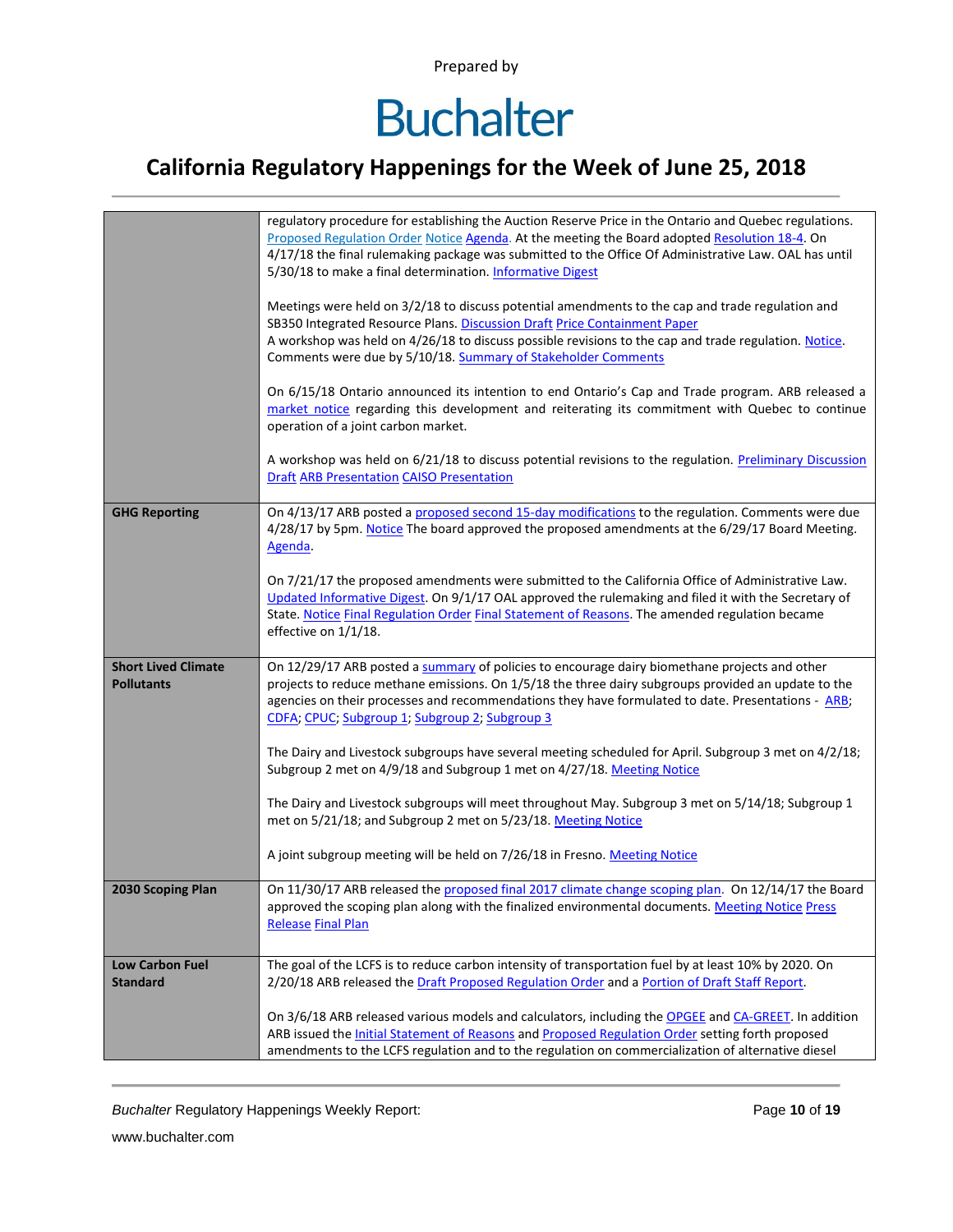# **Buchalter**

### **California Regulatory Happenings for the Week of June 25, 2018**

|                                                 | fuels. A public hearing to consider the proposed amendments will be held on 4/27/18. Notice                                                                                                                                                                                                                                                                                                                                                                                                                                       |
|-------------------------------------------------|-----------------------------------------------------------------------------------------------------------------------------------------------------------------------------------------------------------------------------------------------------------------------------------------------------------------------------------------------------------------------------------------------------------------------------------------------------------------------------------------------------------------------------------|
|                                                 | On 3/12/18 ARB updated and replaced Guidance 17-03 with Guidance 18-01 on Implementation<br>Implications of a Modified Writ issued by the Superior Court of California, County of Fresno, On October<br>18, 2017 in the case of Poet, LLC et al. vs CARB et al. (No. 09 CECG 04659 JYH) on LCFS.                                                                                                                                                                                                                                  |
|                                                 | On 5/9/18 ARB released the 2017 LCFS Compliance Information Credit Clearance Market Information.                                                                                                                                                                                                                                                                                                                                                                                                                                  |
|                                                 | On 5/21/18 ARB posted for comment the draft calculation of 2017 Crude Average Carbon Intensity<br>Value. Comments are due by 6/5/18.                                                                                                                                                                                                                                                                                                                                                                                              |
|                                                 | On 5/21/18 ARB posted the SB1383 Pilot Financial Mechanism White Paper.                                                                                                                                                                                                                                                                                                                                                                                                                                                           |
|                                                 | A public workshop to discuss proposed amendments to the LCFS and Alternative Diesel Fuels Regulations<br>was held on 6/11/18. Meeting Notice Staff Presentation                                                                                                                                                                                                                                                                                                                                                                   |
|                                                 | On 6/20/18 ARB posted proposed amendments to the LCFS regulation and to the regulation on<br>commercialization of alternative diesel fuels. The deadline to submit comments is 7/5/18 at 5pm.                                                                                                                                                                                                                                                                                                                                     |
| <b>Innovative Clean</b><br><b>Transit Rules</b> | The key goals of this measure include 1. Support the near-term deployment of zero-emission buses<br>where the economics are viable and where transit service can be maintained or expanded; 2. Secure<br>binding commitments from the state's transit providers for a long-term vision for transition to zero-<br>emission technologies across all transit modes, and 3. Partner with transit agencies to pilot innovative<br>approaches to improve access to transit systems with zero-emissions first- and last-mile solutions. |
|                                                 | On 12/15/17 a public workshop was held to discuss development of innovative clean transit.<br>Presentation. The staff proposal on the ICT Rules includes achieving a zero emission transit system by<br>2040 and encouragement of early action with opportunities for funding. Rules would be applicable to all<br>public transit agencies that own or operate buses with GVWR > 14,000 lbs.                                                                                                                                      |
|                                                 | On 3/27/18 ARB issued updated numbers of battery and fuel cell electric buses of large California transit<br>agencies.                                                                                                                                                                                                                                                                                                                                                                                                            |
|                                                 | On 3/27/18 ARB issued an <i>update</i> on the Innovative Clean Transit Discussion Document. ARB requested<br>additional comments and information in the areas of transit progress, role of incentives, overall cost,<br>cutaways and non-standard buses, and regulatory assessments.                                                                                                                                                                                                                                              |
|                                                 | A workshop was held on 6/13/18 to discuss the proposed Innovative Clean Transit regulation. Meeting                                                                                                                                                                                                                                                                                                                                                                                                                               |

#### **California Independent System Operator**

| <b>Issue</b>                                | <b>Latest Developments</b>                               |
|---------------------------------------------|----------------------------------------------------------|
| <b>Board of Governors</b><br><b>Meeting</b> | The next scheduled Board meeting is 7/25-26/18. Schedule |

**Buchalter Regulatory Happenings Weekly Report:** Page 11 of 19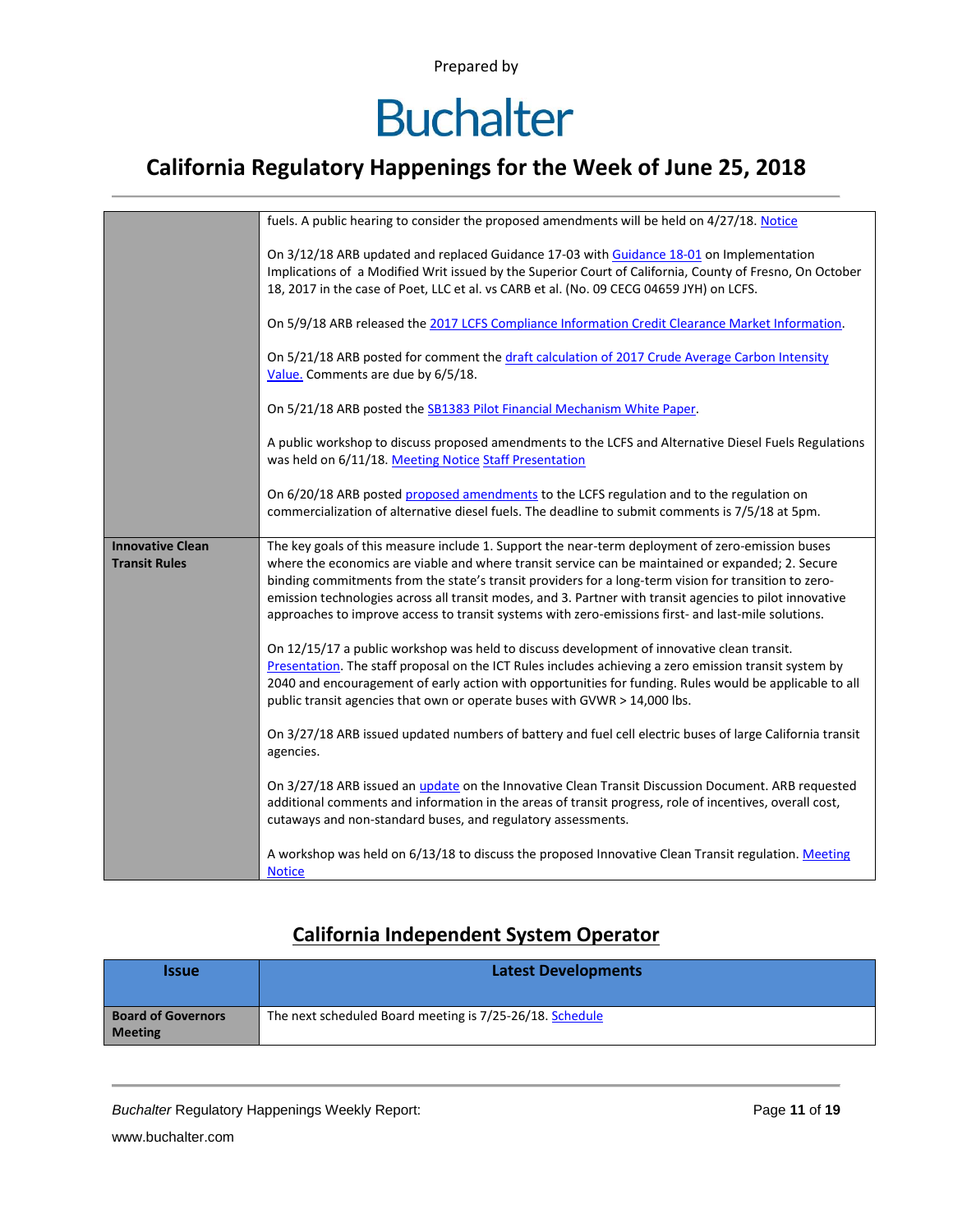### **California Regulatory Happenings for the Week of June 25, 2018**

#### **CAISO Stakeholder Initiatives**

| <b>Issue</b>                                                                | <b>Latest Developments</b>                                                                                                                                                                                                                                                                                                 |  |  |  |  |
|-----------------------------------------------------------------------------|----------------------------------------------------------------------------------------------------------------------------------------------------------------------------------------------------------------------------------------------------------------------------------------------------------------------------|--|--|--|--|
|                                                                             |                                                                                                                                                                                                                                                                                                                            |  |  |  |  |
| <b>Flexible resource</b><br>adequacy criteria and<br>must offer obligations | On 5/1/17 the CAISO posted the revised straw proposal. The CAISO held a stakeholder call on 5/8/17 to<br>discuss the revised straw proposal. Comments were due by 5/22/17. Market Notice Presentation                                                                                                                      |  |  |  |  |
| (FRAC-MOO)                                                                  | A Phase 2 Working Group call was held on 8/2/17. Market Notice. Comments were due by 8/18/17.<br><b>Brattle Presentation</b>                                                                                                                                                                                               |  |  |  |  |
|                                                                             | A Phase 2 Working Group Meeting was held on 9/26/17. Market Notice; Presentation                                                                                                                                                                                                                                           |  |  |  |  |
|                                                                             | On 11/2/17 CAISO postponed the stakeholder meeting originally scheduled for 11/9/17 because more<br>time is needed to analyze the data and publish the proposal. A stakeholder meeting was held on<br>11/29/17. Market Notice. On 11/21/17 CAISO posted the draft proposal. Comments were due by<br>12/13/17. Presentation |  |  |  |  |
|                                                                             | On 1/31/18 CAISO posted the revised draft flexible capacity framework. A stakeholder meeting was held<br>on 2/7/18 to discuss the revised draft flexible capacity framework in the FRAC-MOO Phase 2 initiative.<br>Comments were due by 2/21/18. Market Notice Agenda and Presentation                                     |  |  |  |  |
|                                                                             | CAISO held a stakeholder meeting on 5/3/18 to discuss the second revised draft flexible capacity<br>framework proposal. Comments were due by 5/17/18. Notice Presentation                                                                                                                                                  |  |  |  |  |
|                                                                             | The Phase 2 Working Group met on 6/18/18. Agenda and Presentation                                                                                                                                                                                                                                                          |  |  |  |  |
| <b>Energy Imbalance</b><br>Market (EIM)                                     | Participants<br>On 10/1/16 Arizona Public Service and Puget Sound Energy joined EIM. On 10/18/16, Mexico Grid<br>Operator CENACE announced it was exploring EIM participation for Baja California Norte.<br>On 2/24/17 BANC agreed to join the EIM, acting on behalf of SMUD beginning in April 2019. News<br>Release      |  |  |  |  |
|                                                                             | On 5/30/17 CAISO and Powerex announced that Powerex would participate in the EIM beginning in April<br>2018. Powerex will be the first non-U.S. participant to join the market. On 10/3/17 an information call to<br>discuss the Powerex EIM Implementation Agreement was held. Market Notice                              |  |  |  |  |
|                                                                             | On 6/1/17 CAISO and LADWP announced that they had signed an agreement for LADWP to join the EIM<br>beginning in April 2019.                                                                                                                                                                                                |  |  |  |  |
|                                                                             | On 10/1/17 Portland General Electric became the fifth western utility to begin full participation in the<br>EIM.                                                                                                                                                                                                           |  |  |  |  |
| <b>Reliability Services</b>                                                 | On 2/2/17, CAISO posted the Phase 1B and Phase 2 Draft Tariff language. A call to discuss was held on<br>2/21/17. Market Notice                                                                                                                                                                                            |  |  |  |  |
|                                                                             | On 4/7/17 the CAISO posted the Phase 1B and Phase 2 Draft Tariff language. A call to discuss was held on<br>4/24/17. Market Notice                                                                                                                                                                                         |  |  |  |  |
|                                                                             | On 4/18/17 CAISO posted the <b>Business Requirements Specifications v. 2.0.</b>                                                                                                                                                                                                                                            |  |  |  |  |

**Buchalter Regulatory Happenings Weekly Report:** Page 12 of 19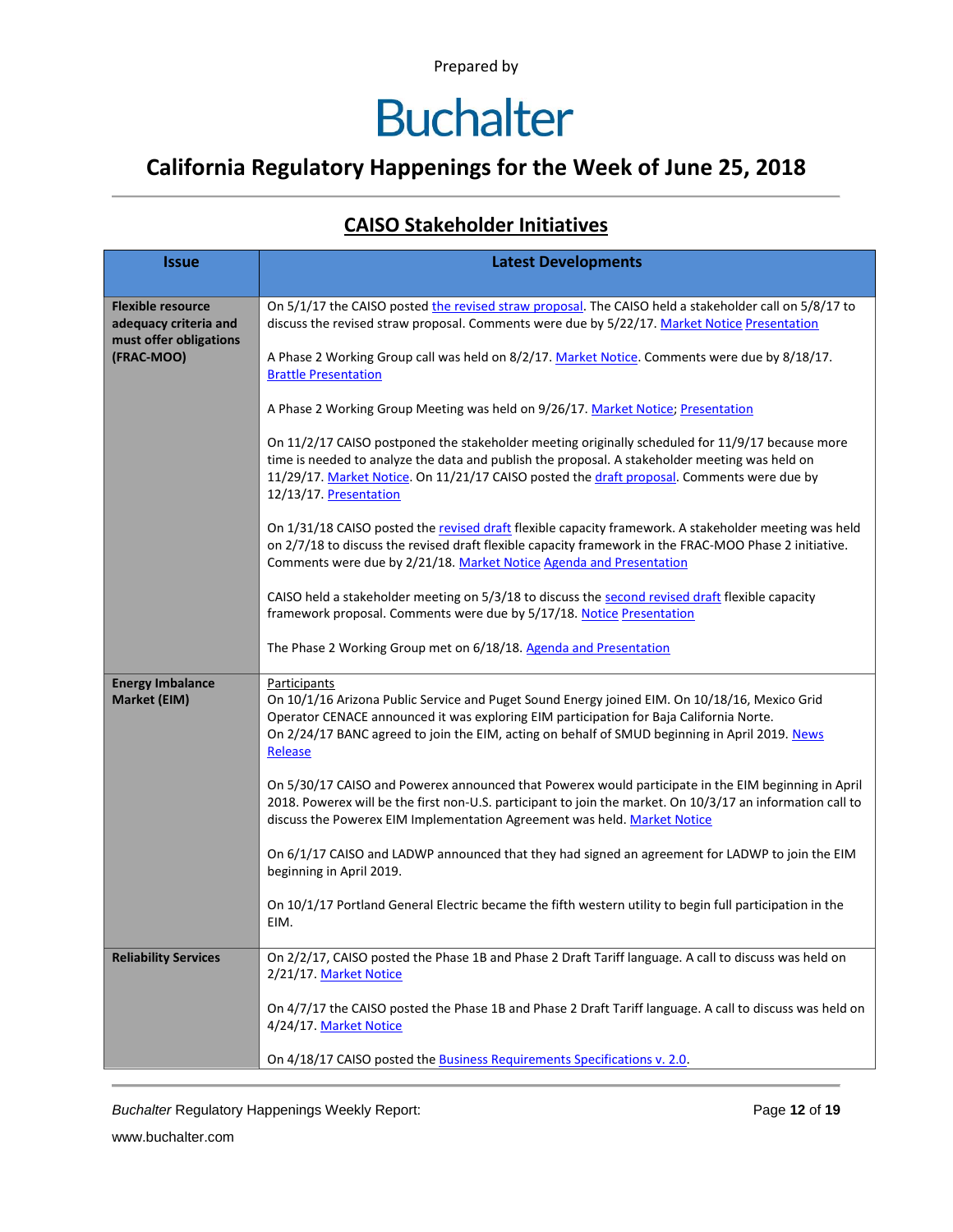## **Buchalter**

### **California Regulatory Happenings for the Week of June 25, 2018**

|                                                                                                              | On 5/8/17 CAISO announced that the implementation date for the initiative had been extended to<br>$2/13/18$ from 11/1/17. The new effective date will be $4/1/18$ . The extension was discussed at the Market<br>Performance and Planning Forum on 5/16/17.                                                                                                                                                                                                                                                                                                                                                                                                                                                                                                                                                                                                                                                                                                                                                                                                                                                                                                                                                                                                                                                       |  |  |  |  |
|--------------------------------------------------------------------------------------------------------------|-------------------------------------------------------------------------------------------------------------------------------------------------------------------------------------------------------------------------------------------------------------------------------------------------------------------------------------------------------------------------------------------------------------------------------------------------------------------------------------------------------------------------------------------------------------------------------------------------------------------------------------------------------------------------------------------------------------------------------------------------------------------------------------------------------------------------------------------------------------------------------------------------------------------------------------------------------------------------------------------------------------------------------------------------------------------------------------------------------------------------------------------------------------------------------------------------------------------------------------------------------------------------------------------------------------------|--|--|--|--|
|                                                                                                              | A technical working group call was held on 6/13/17 to clarify the tariff processes proposed in the<br>initiative. Market Notice.                                                                                                                                                                                                                                                                                                                                                                                                                                                                                                                                                                                                                                                                                                                                                                                                                                                                                                                                                                                                                                                                                                                                                                                  |  |  |  |  |
|                                                                                                              | On 7/7/17 The Second Revised Draft Tariff Language - Phase 1B and 2 was posted. A web conference to<br>discuss was held on 7/21/17. Market Notice Comments were due by 7/14/17.                                                                                                                                                                                                                                                                                                                                                                                                                                                                                                                                                                                                                                                                                                                                                                                                                                                                                                                                                                                                                                                                                                                                   |  |  |  |  |
|                                                                                                              | On 8/3/17 CAISO posted the Phase 2 - Third Revised Draft Tariff Language. Market Notice. On 9/29/17<br>CAISO filed the tariff amendment for phase 1B and Phase 2 at FERC in docket ER18-1. On 10/23/17<br>various parties filed comments and protests and the CPUC filed a limited protest. The CPUC has<br>requested that FERC reject the proposed tariff amendments regarding "listed local capacity." On<br>11/13/17 CAISO filed a motion for leave to file answer and answer to the various protests. On 11/30/17<br>CAISO filed another motion for leave to file answer and answer to SDG&E's filing. On 1/18/18 FERC<br>issued an order accepting the tariff revisions as filed, effective 2/15/18. On 2/14/18 CAISO filed a petition<br>for limited tariff waiver requesting a temporary suspension of the effectiveness of the tariff revisions.<br>Due to implementation issues CAISO requested a temporary suspension until 3/16/18. FERC granted the<br>suspension on 3/1/18. The initiative will now be activated for trade date 5/1/18. Market Notice. On<br>3/16/18 CAISO submitted a Compliance Filing at FERC to modify the effective date to 3/16/18. On 4/3/18<br>CAISO filed an additional petition for the temporary suspension of the effectiveness of the RAAIM<br>modifications to 5/1/18. |  |  |  |  |
|                                                                                                              | CAISO held a call on 1/4/18 to discuss process changes for resource adequacy and outage coordination<br>as part of the Reliability Services Initiative. These changes will be implemented in April 2018. Training<br>was provided on 1/10/18. Presentation. Market Notice.                                                                                                                                                                                                                                                                                                                                                                                                                                                                                                                                                                                                                                                                                                                                                                                                                                                                                                                                                                                                                                        |  |  |  |  |
|                                                                                                              | On 3/5/18 and 3/8/18 the CAISO held the RSI 2017 and RAAIM calculation modification market<br>simulation web conferences to discuss market simulation performance. CAISO has postponed the RSI<br>implementation to March 2018 and activation to May 2017 and the RAAIM Calculation modification<br>implementation to May 2018 and activation to July 2018. Market Notice                                                                                                                                                                                                                                                                                                                                                                                                                                                                                                                                                                                                                                                                                                                                                                                                                                                                                                                                         |  |  |  |  |
| <b>Energy Storage and</b><br><b>Distributed Energy</b><br><b>Resources Participation</b><br>(Phases 2 and 3) | On 9/29/17 CAISO posted the Phase 3 issue paper. A stakeholder call was held on 10/12/17. The Phase 3<br>initiative will continue to identify and evaluate opportunities for increased participation of transmission<br>grid-connected energy storage and distribution-connected resources in the CAISO market. Unresolved<br>topics suggested by stakeholders in Phase 2 will also be considered. Market Notice                                                                                                                                                                                                                                                                                                                                                                                                                                                                                                                                                                                                                                                                                                                                                                                                                                                                                                  |  |  |  |  |
|                                                                                                              | A workshop to discuss the Phase 3 scope originally scheduled for 12/11/17 has been cancelled. The<br>workshop will not be held until 2018. Market Notice                                                                                                                                                                                                                                                                                                                                                                                                                                                                                                                                                                                                                                                                                                                                                                                                                                                                                                                                                                                                                                                                                                                                                          |  |  |  |  |
|                                                                                                              | On 11/6/17 CAISO hosted a workshop to discuss proposed topics for phase 3. Several Stakeholders gave<br>presentations. Market Notice On 11/17/17 CAISO posted the draft tariff language for phase 2. A web<br>conference to discuss was held on 12/12/17. Market Notice.                                                                                                                                                                                                                                                                                                                                                                                                                                                                                                                                                                                                                                                                                                                                                                                                                                                                                                                                                                                                                                          |  |  |  |  |
|                                                                                                              | A customer partnership group call was held on 12/13/17 to discuss implementation of demand response<br>current changes associated with phase 2 of the proceeding. Questions and comments to be discussed<br>during the call were due by 12/6/17. Market Notice                                                                                                                                                                                                                                                                                                                                                                                                                                                                                                                                                                                                                                                                                                                                                                                                                                                                                                                                                                                                                                                    |  |  |  |  |
|                                                                                                              | A workshop to discuss Phase 3 was held on 1/16/18. Market Notice Agenda Presentation                                                                                                                                                                                                                                                                                                                                                                                                                                                                                                                                                                                                                                                                                                                                                                                                                                                                                                                                                                                                                                                                                                                                                                                                                              |  |  |  |  |

**Buchalter Regulatory Happenings Weekly Report:** Page 13 of 19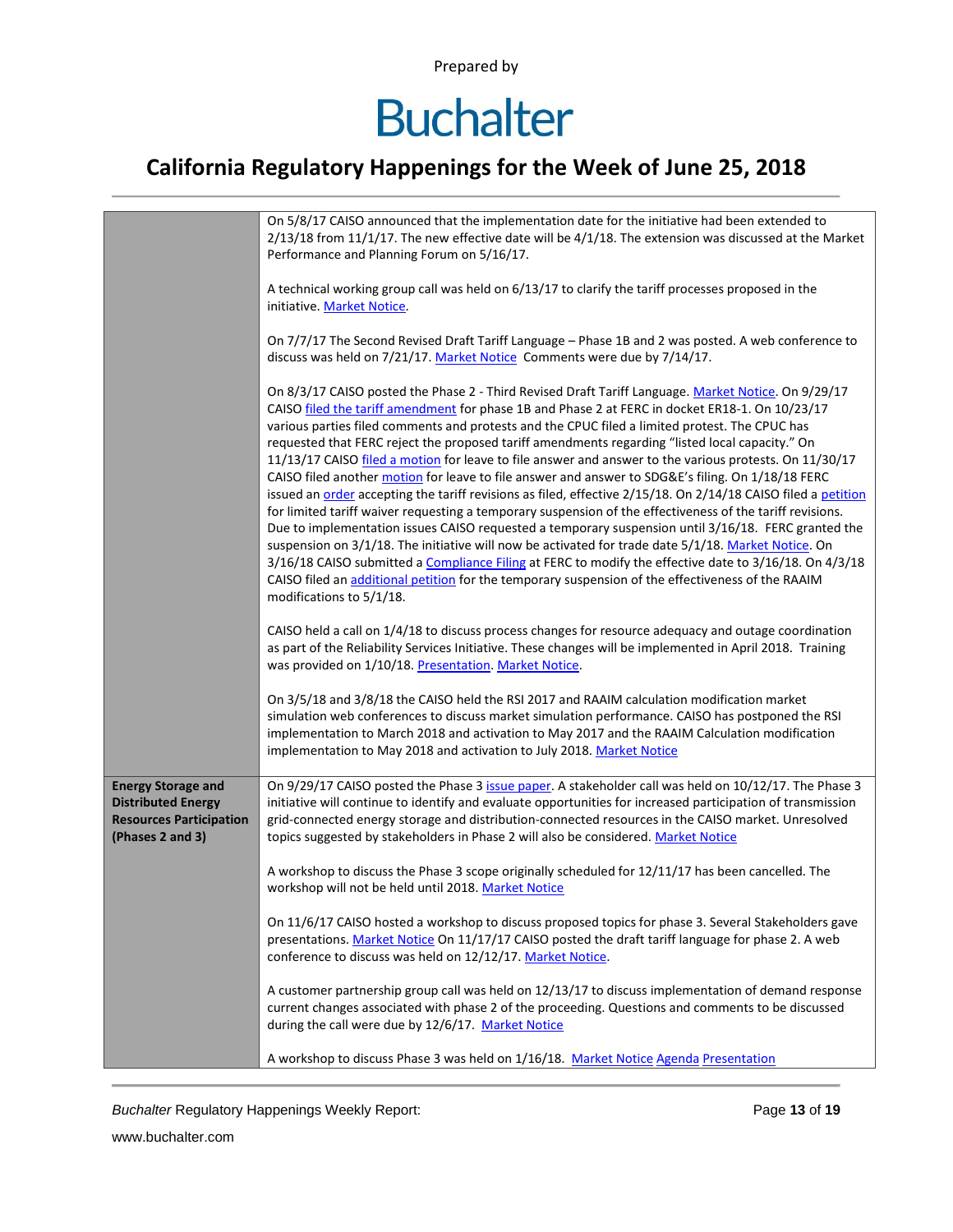## **Buchalter**

### **California Regulatory Happenings for the Week of June 25, 2018**

|                                                                                                    | On 2/15/18 CAISO posted the Phase 3 straw proposal. A workshop to discuss phase 3 was held on<br>2/21/18. Comments were due by 3/7/18. Market Notice                                                                                                  |
|----------------------------------------------------------------------------------------------------|-------------------------------------------------------------------------------------------------------------------------------------------------------------------------------------------------------------------------------------------------------|
|                                                                                                    | A workshop to discuss Phase 2 was held on 2/27/18. Market Notice Presentation                                                                                                                                                                         |
|                                                                                                    | On 2/22/18 CAISO posted the Phase 3 straw proposal. A technical working group meeting was held on<br>3/29/18. Comments were due by 4/9/18. Market Notice. Agenda                                                                                      |
|                                                                                                    | A customer partnership group call was held on 3/27/18 to discuss implantation of current Demand<br>Response changes associated with Phase 2. Market Notice                                                                                            |
|                                                                                                    | On 4/9/18 CAISO posted the revised draft tariff language for Phase 2. Comments were due by 4/16/18.<br><b>Market Notice</b>                                                                                                                           |
|                                                                                                    | A customer partnership group call was held on 4/25/18 to discuss implementation of current demand<br>response changes associated with phase 2. Questions and comments were due in advance of the call by<br>4/18/18. Market Notice Presentation       |
|                                                                                                    | On 4/30/18 CAISO posted the Phase 3 revised straw proposal. A call to discuss was held on 5/10/18.<br>Comments are due by 5/21/18. Market Notice                                                                                                      |
|                                                                                                    | A customer partnership group call was held on 6/1/18 to discuss implementation of current DR changes<br>associated with phase 2 of the proceeding. Market Notice                                                                                      |
|                                                                                                    | A public stakeholder working group call was held on 6/5/18 to discuss the phase 3 revised straw<br>proposal. Written comments were due by 6/15/18. Market Notice.                                                                                     |
|                                                                                                    | A meeting is scheduled for 6/25/18 to discuss additional changes to the revised straw proposal for Phase<br>3. Agenda and Presentation. Comments are due by 7/3/18.                                                                                   |
|                                                                                                    | On 7/2/18 the Phase 2 implementation customer partnership group will hold a call to discuss current<br>changes related to this initiatives' implementation. Market Notice                                                                             |
| <b>Transmission Access</b><br><b>Charge Options for</b><br><b>Integrating New</b><br>Participating | CAISO held a stakeholder meeting in Folsom on 12/13/16 to review the draft final proposal for the TAC<br>Options Initiative. On 12/6/16, CAISO posted the draft final proposal. Market Notice Presentation. The<br>comment deadline ended on 1/11/17. |
| <b>Transmission Owners</b>                                                                         | On 12/20/16, CAISO posted an addendum to the draft regional framework proposal. The addendum is<br>intended to provide clarifications in light of questions raised at the 12/13/16 workshop. Comments were<br>due by 1/11/17. Market Notice           |
|                                                                                                    | On 3/2/17 CAISO posted a summary of stakeholder comments and the CAISO's responses. Summary                                                                                                                                                           |
| <b>Regional Resource</b><br><b>Adequacy</b>                                                        | On 12/1/16, CAISO posted a Regional Framework Proposal. A meeting was held on 12/8/16 to review the<br>draft final proposal. Market Notice. The comment deadline was 1/11/17.                                                                         |
|                                                                                                    | On 3/1/17 CAISO posted the draft regional framework proposal stakeholder comments and CAISO<br>responses.                                                                                                                                             |

**Buchalter Regulatory Happenings Weekly Report:** Page 14 of 19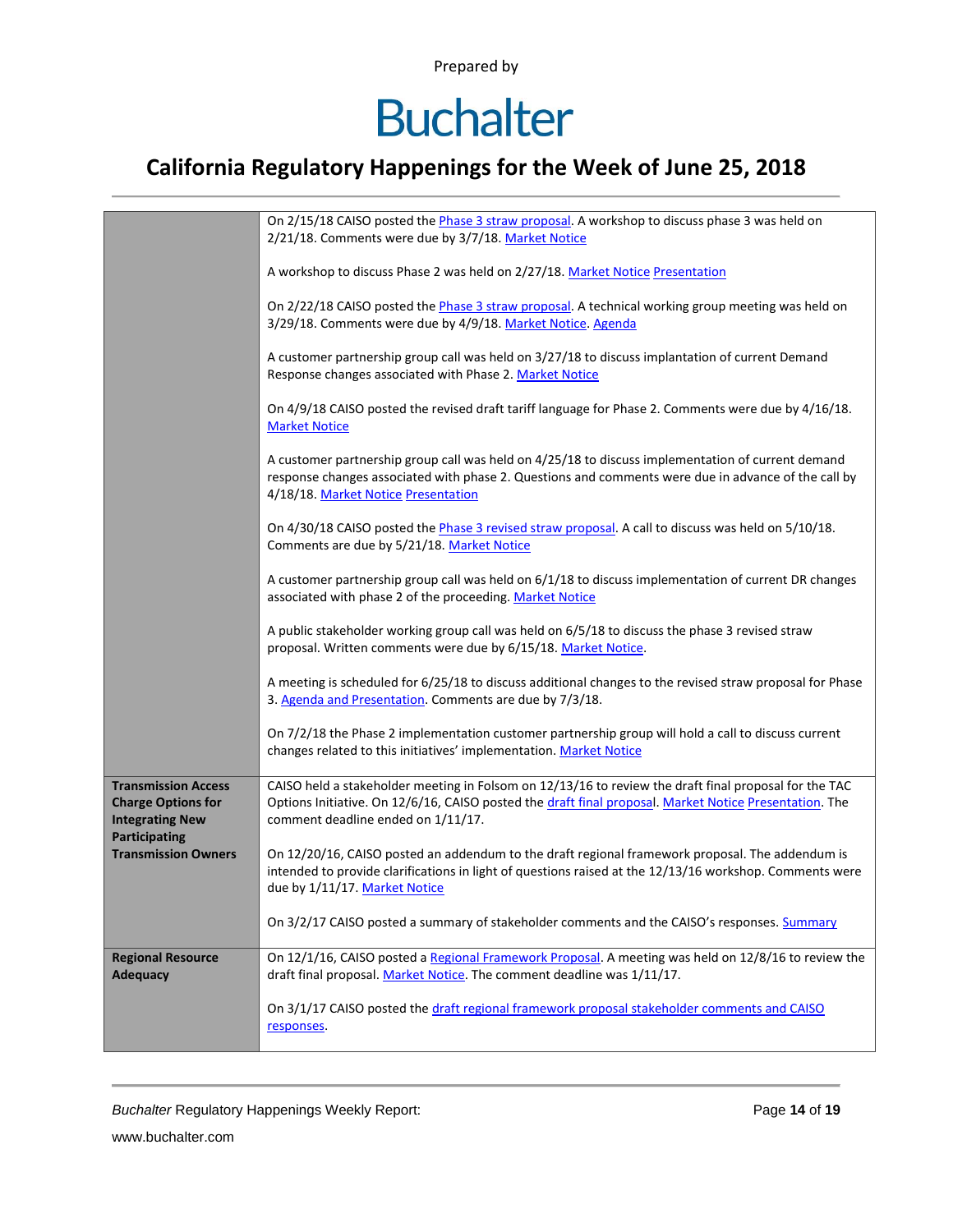## **Buchalter**

### **California Regulatory Happenings for the Week of June 25, 2018**

| <b>Regional Integration</b><br><b>California GHG</b><br>compliance | The CAISO held a stakeholder meeting on 5/31/17 to discuss the draft final proposal for the initiative. On<br>5/25/17 CAISO posted the Draft Final Proposal.                                                                                                                                                                                                                                                                                                                                                                                                                                                                    |  |  |  |  |  |
|--------------------------------------------------------------------|---------------------------------------------------------------------------------------------------------------------------------------------------------------------------------------------------------------------------------------------------------------------------------------------------------------------------------------------------------------------------------------------------------------------------------------------------------------------------------------------------------------------------------------------------------------------------------------------------------------------------------|--|--|--|--|--|
|                                                                    | On 6/22/17 CAISO held a call to discuss a revised draft final proposal. Market Notice Presentation. On<br>6/26/17 CAISO posted the Revised Draft Final Proposal. Comments were due by 7/6/17.                                                                                                                                                                                                                                                                                                                                                                                                                                   |  |  |  |  |  |
|                                                                    | A stakeholder call was held on 12/4/17 to continue discussions on the initiative and the attribution<br>accuracy report. Comments on materials presented were due by 12/18/17. Market Notice. Presentation.<br><b>CAISO</b> presentation                                                                                                                                                                                                                                                                                                                                                                                        |  |  |  |  |  |
|                                                                    | On 2/20/18 CAISO posted the updated Second Revised Draft Final Proposal. A call to discuss was held on<br>2/22/18. Market Notice Recording                                                                                                                                                                                                                                                                                                                                                                                                                                                                                      |  |  |  |  |  |
|                                                                    | On 4/25/18 CAISO posted the Third Revised Draft Final Proposal. A web conference to discuss was held<br>on 5/2/18. Market Notice Presentation. Comments were due by 5/23/18.                                                                                                                                                                                                                                                                                                                                                                                                                                                    |  |  |  |  |  |
| <b>Miscellaneous Tariff</b><br><b>Revisions</b>                    | On 4/23/18 CAISO released the 2018 Draft Tariff Clarification Language. Matrix. Comments were due by<br>$5/1/18$ and a call was held on $5/8/18$ .                                                                                                                                                                                                                                                                                                                                                                                                                                                                              |  |  |  |  |  |
|                                                                    | <b>Market Notice</b><br>On 6/14/18 the CAISO submitted its tariff clarification amendment in ER18-1787. The CAISO has<br>requested an order by 10/1/18.                                                                                                                                                                                                                                                                                                                                                                                                                                                                         |  |  |  |  |  |
| <b>Review Transmission</b><br><b>Access Charge</b>                 | On 4/12/17 CAISO posted a background white paper entitled "How Transmission Cost Recovery Through<br><b>Transmission Access Charge Works Today.</b> "                                                                                                                                                                                                                                                                                                                                                                                                                                                                           |  |  |  |  |  |
| <b>Structure</b>                                                   | On 6/30/17 CAISO posted the issue paper. A stakeholder meeting was held on 7/12/17. Market Notice<br>Presentation. A working group meeting was held on 8/29/17 to discuss the 6/30/17 issue paper. An<br>additional meeting to discuss is scheduled for 9/25/17. Comments following the meeting were due by<br>10/13/17. Market Notice On 9/15/17 CAISO posted Supporting Materials. On 9/20/17 CAISO posted the<br>questions submitted by stakeholders on Clean Coalition's proposed solution presenting during the<br>8/29/17 working group meeting. These questions were discussed at the 9/25/17 meeting. Market<br>Notice. |  |  |  |  |  |
|                                                                    | On 10/18/17 CAISO announced that the straw proposal had been postponed.                                                                                                                                                                                                                                                                                                                                                                                                                                                                                                                                                         |  |  |  |  |  |
|                                                                    | On 1/11/18 CAISO posted the Straw Proposal. A meeting to discuss was held on 1/18/18. Comments<br>were due by 2/15/18. Market Notice                                                                                                                                                                                                                                                                                                                                                                                                                                                                                            |  |  |  |  |  |
|                                                                    | A meeting was held on 4/11/18 to discuss the revised straw proposal. Comments on the proposal were<br>due by 4/25/18. Market Notice Presentation.                                                                                                                                                                                                                                                                                                                                                                                                                                                                               |  |  |  |  |  |
|                                                                    | On 6/22/18 CAISO issues a second revised straw proposal. A meeting to discuss is scheduled for 6/28/18.<br><b>Market Notice</b>                                                                                                                                                                                                                                                                                                                                                                                                                                                                                                 |  |  |  |  |  |
| <b>Imbalance</b><br><b>Conformance</b><br><b>Enhancements</b>      | On 11/29/17 CAISO announced a new initiative Imbalance Conformance Enhancements. An issue paper<br>and straw proposal was posted and a call to discuss was held on 12/8/17. Market Notice. Presentation<br><b>Issue Paper and Straw Proposal</b>                                                                                                                                                                                                                                                                                                                                                                                |  |  |  |  |  |
|                                                                    | The scope of the initiative it so clarify the CAISO's authority to conform for imbalance in both real time                                                                                                                                                                                                                                                                                                                                                                                                                                                                                                                      |  |  |  |  |  |

**Buchalter Regulatory Happenings Weekly Report:** Page 15 of 19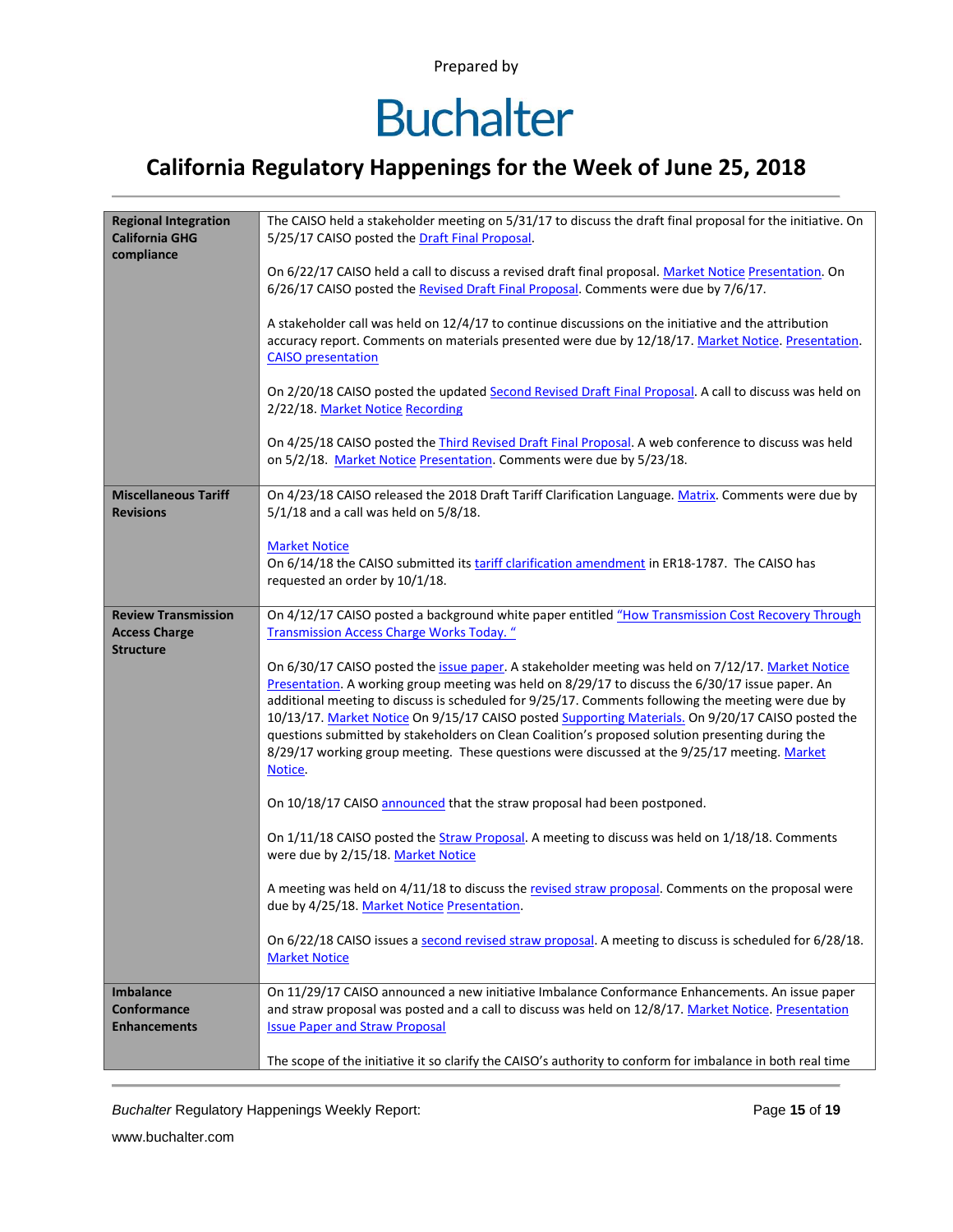## **Buchalter**

### **California Regulatory Happenings for the Week of June 25, 2018**

|                                                        | and the day ahead. The initiative will also propose enhancements for the conformance limiter to ensure<br>price spikes do not result. Comments were due by 12/20/17.                                                                                                                                                                                                                                                                                                                                                                                                                                                                                                                                                                                                                                                                                                                                                                                                                                                                                                                                         |  |  |  |  |  |
|--------------------------------------------------------|--------------------------------------------------------------------------------------------------------------------------------------------------------------------------------------------------------------------------------------------------------------------------------------------------------------------------------------------------------------------------------------------------------------------------------------------------------------------------------------------------------------------------------------------------------------------------------------------------------------------------------------------------------------------------------------------------------------------------------------------------------------------------------------------------------------------------------------------------------------------------------------------------------------------------------------------------------------------------------------------------------------------------------------------------------------------------------------------------------------|--|--|--|--|--|
|                                                        | On 1/30/18 CAISO posted the Draft Final Proposal. A call to discuss was held on 2/6/18. Market Notice<br><b>Agenda and Presentation</b>                                                                                                                                                                                                                                                                                                                                                                                                                                                                                                                                                                                                                                                                                                                                                                                                                                                                                                                                                                      |  |  |  |  |  |
|                                                        | On 3/14/18 CAISO posted the Updated Draft Final Proposal. Market Notice. Comments were due by<br>$3/21/18$ .                                                                                                                                                                                                                                                                                                                                                                                                                                                                                                                                                                                                                                                                                                                                                                                                                                                                                                                                                                                                 |  |  |  |  |  |
| <b>Reliability Coordinator</b>                         | On 1/2/18 CAISO announced that it would become its own Reliability Coordinator and offer these<br>services to other balancing authorities and transmission operators in the western US. These services<br>include outage coordination, day-ahead planning and real-time monitoring for reliability. In order to<br>accomplish this task, CAISO gave notice of withdrawal to its current reliability coordinator Peak<br>Reliability. CAISO also provided withdrawal to the agencies funding the agreement with Peak Reliability,<br>including, but not limited to, BANC, WAPA, LADWP, APS, BPA, IID, MID, PacifiCorp, SMUD, Salt River<br>Project, and TID. An informational call was held on 1/4/18 and public meetings in Folsom, Portland and<br>Phoenix on 1/17/18, 1/18/18 and 1/19/18 respectively. Market Notice<br>On 3/13/18 CAISO launched its Reliability Coordinator Services Rates, Terms and Conditions initiative. A<br>stakeholder meeting was held 4/12/18 to discuss the straw proposal. Revised Market Notice<br>Presentation. The comment deadline was extended to 5/4/18. Market Notice |  |  |  |  |  |
|                                                        | On 6/20/18 CAISO issued a draft final proposal. A meeting to discuss is scheduled for 6/27/18. Market<br><b>Notice</b>                                                                                                                                                                                                                                                                                                                                                                                                                                                                                                                                                                                                                                                                                                                                                                                                                                                                                                                                                                                       |  |  |  |  |  |
| Interconnection<br><b>Process Enhancements</b><br>2018 | On 1/4/18 CAISO launched a new initiative, Interconnection Process Enhancements 2018. On 1/17/18<br>the CAISO posted the issue paper. A stakeholder meeting was held on 1/24/18. Comments were due by<br>2/7/18. The initiative will evaluate potential changes to enhance the CAISO generator interconnection<br>procedures and agreements. Market Notice Topics fall into six broad categories, 1. Deliverability; 2.<br>Energy Storage; 3. Generator Interconnection Agreements; 4. Interconnection Financial Security and Cost<br>Responsibility; 5. Interconnection Requests; and 6. Modifications. Presentation                                                                                                                                                                                                                                                                                                                                                                                                                                                                                        |  |  |  |  |  |
|                                                        | On 5/9/18 CAISO posted the Straw Proposal. A meeting to discuss was held on 5/21/18. Market Notice                                                                                                                                                                                                                                                                                                                                                                                                                                                                                                                                                                                                                                                                                                                                                                                                                                                                                                                                                                                                           |  |  |  |  |  |
| <b>Day-Ahead Market</b><br><b>Enhancements</b>         | On 2/8/18 CAISO launched a new initiative, Day-Ahead Market Enhancements. This initiative will address<br>ramping and uncertainty previously left to be resolved by the real-time market. A stakeholder meeting<br>was held on 3/7/18 to discuss the issue paper and straw proposal. Enhancements to be considered<br>include combining the Integrated Forward Market with the Residual Unit Commitment process, changing<br>the day-ahead scheduling granularity from hourly to 15-minute and adding an imbalance reserve<br>product. At the kickoff meeting, CAISO discussed additional design elements. Market Notice. On 2/28/18<br>CAISO posted the issue paper/straw proposal. Comments on the issue paper were due by 3/21/18.<br>Presentation.                                                                                                                                                                                                                                                                                                                                                       |  |  |  |  |  |
|                                                        | On 4/13/18 CAISO posted the revised straw proposal. A meeting to discuss was held on 4/18/18. Market<br><b>Notice Presentation</b>                                                                                                                                                                                                                                                                                                                                                                                                                                                                                                                                                                                                                                                                                                                                                                                                                                                                                                                                                                           |  |  |  |  |  |
|                                                        | A meeting was held on 6/19/18 to discuss updates to the revised straw proposal. Presentation                                                                                                                                                                                                                                                                                                                                                                                                                                                                                                                                                                                                                                                                                                                                                                                                                                                                                                                                                                                                                 |  |  |  |  |  |
|                                                        | A meeting to discuss flexible ramping product requirements was held on 7/2/18. Presentation Design<br><b>Elements Matrix</b>                                                                                                                                                                                                                                                                                                                                                                                                                                                                                                                                                                                                                                                                                                                                                                                                                                                                                                                                                                                 |  |  |  |  |  |

**Buchalter Regulatory Happenings Weekly Report:** Page 16 of 19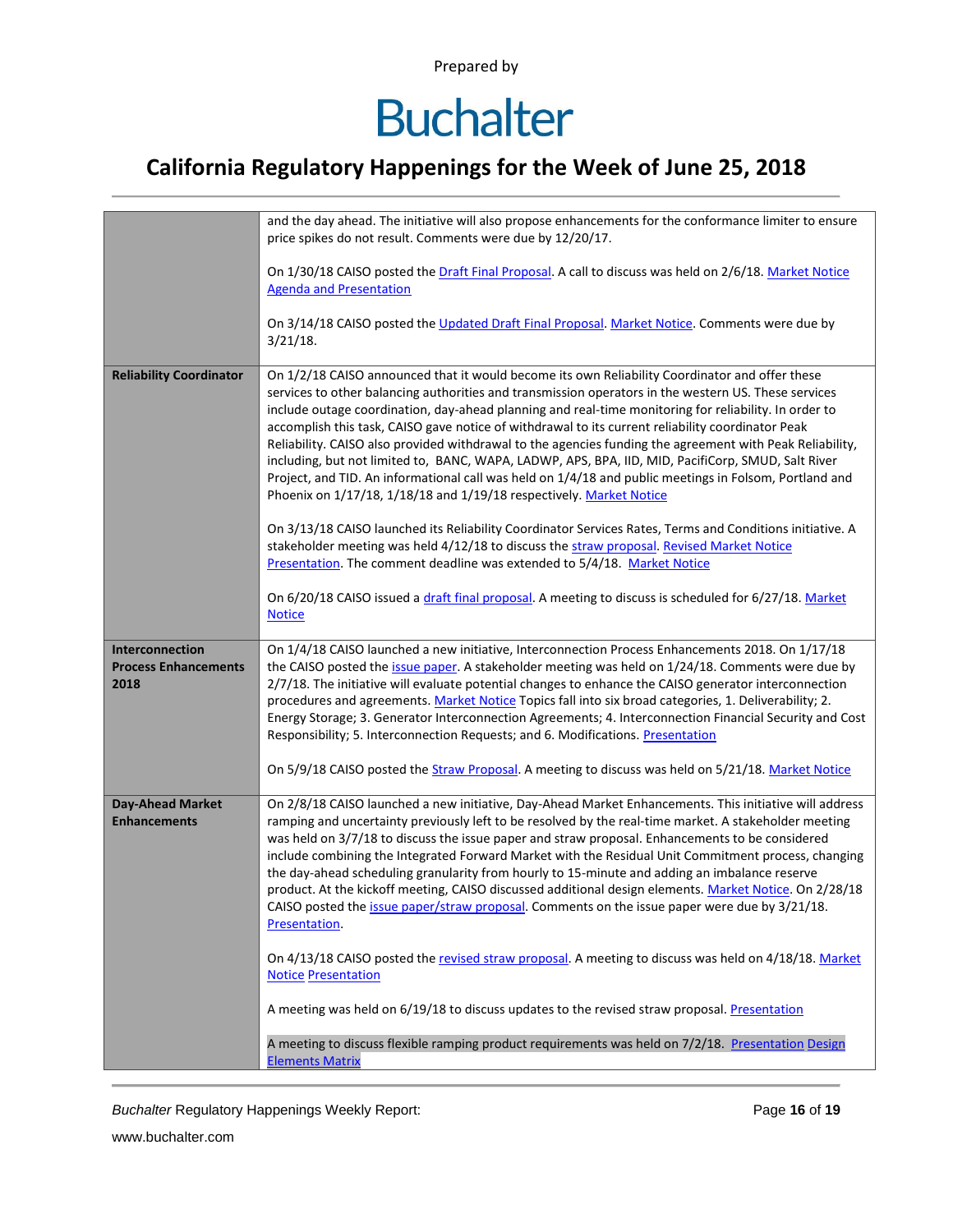### **California Regulatory Happenings for the Week of June 25, 2018**

#### **Federal Energy Regulatory Commission**

| <b>Issue</b>                                                                        | <b>Latest Developments</b>                                                                                                                                                                                                                                                                                                                                                                                                                                                                                                                                                                                                                                                 |  |  |  |
|-------------------------------------------------------------------------------------|----------------------------------------------------------------------------------------------------------------------------------------------------------------------------------------------------------------------------------------------------------------------------------------------------------------------------------------------------------------------------------------------------------------------------------------------------------------------------------------------------------------------------------------------------------------------------------------------------------------------------------------------------------------------------|--|--|--|
| <b>Large Generator</b><br>Interconnection<br><b>Reforms NOPR RM17-</b><br>$8 - 000$ | On 12/15/16 FERC proposed reforms to its large generator interconnection processes aimed at<br>improving the efficiency of processing interconnection requests, removing barriers to needed resource<br>development, and assuring continued reliability of the grid. The NOPR revises regulations, the pro forma<br>Large Generator Interconnection Procedures and the pro forma LGIA. While the NOPR applies to large<br>generating facilities (>20MW), the NOPR does seek comment on whether any of the proposed changes<br>should be applied to small generating facilities. News Release NOPR. Comments were due 60 days after<br>publication in the Federal Register. |  |  |  |
|                                                                                     | On 2/23/17, the Commission extended the comment deadline to 4/13/17. On 4/28/17 MID filed an<br>answer.                                                                                                                                                                                                                                                                                                                                                                                                                                                                                                                                                                    |  |  |  |
|                                                                                     | On 7/3/17 Sunflower Electric Power Corporation Mid-Kansas Electric Company requested leave to<br>submit out of time comments. On 7/20/17 Renewable Energy Systems Americas, Inc. submitted a motion<br>to intervene out of time.                                                                                                                                                                                                                                                                                                                                                                                                                                           |  |  |  |
|                                                                                     | FERC convened a technical conference on April 3 <sup>rd</sup> and 4 <sup>th</sup> to discuss issues related to the coordination of<br>Affected Systems raised in the complaint filed by EDF Renewable Energy against MISO, Southwest Power<br>pool and PJM and this Notice of Proposed Rulemaking.                                                                                                                                                                                                                                                                                                                                                                         |  |  |  |
|                                                                                     | On 4/19/18 the Commission issued a final rule, Order 845. The final rule amends the pro forma Large<br>Generator Interconnection Procedures and the pro forma Large Generator Interconnection Agreement.<br>The rule will become effective 75 days after publication in the Federal Register.                                                                                                                                                                                                                                                                                                                                                                              |  |  |  |
|                                                                                     | On 5/17/18 various parties submitted motions (and subsequently comments in support) requesting an<br>extension of the time period to comply with Order 845. On 6/1/18 FERC granted the extension to<br>11/5/18.                                                                                                                                                                                                                                                                                                                                                                                                                                                            |  |  |  |
| <b>Grid Reliability and</b><br><b>Resilience Pricing</b><br>$(AD18-7)$              | On 1/8/18 FERC initiated this proceeding after terminating RM18-1, a rulemaking tasked with evaluating<br>the DOE pricing proposal. This proceeding will holistically examine the resiliency of the market and asks<br>RTOs and ISOs to provide information on whether the Commission needs to act regarding resiliency.<br>RTOs filed comments on 3/9/18, including CAISO.                                                                                                                                                                                                                                                                                                |  |  |  |
|                                                                                     | On 3/14/18 various energy industry associations filed a joint motion for a 30-day extension of time to file<br>reply comments. On 3/20/18 FERC extended the deadline to submit reply comments to 5/9/18.                                                                                                                                                                                                                                                                                                                                                                                                                                                                   |  |  |  |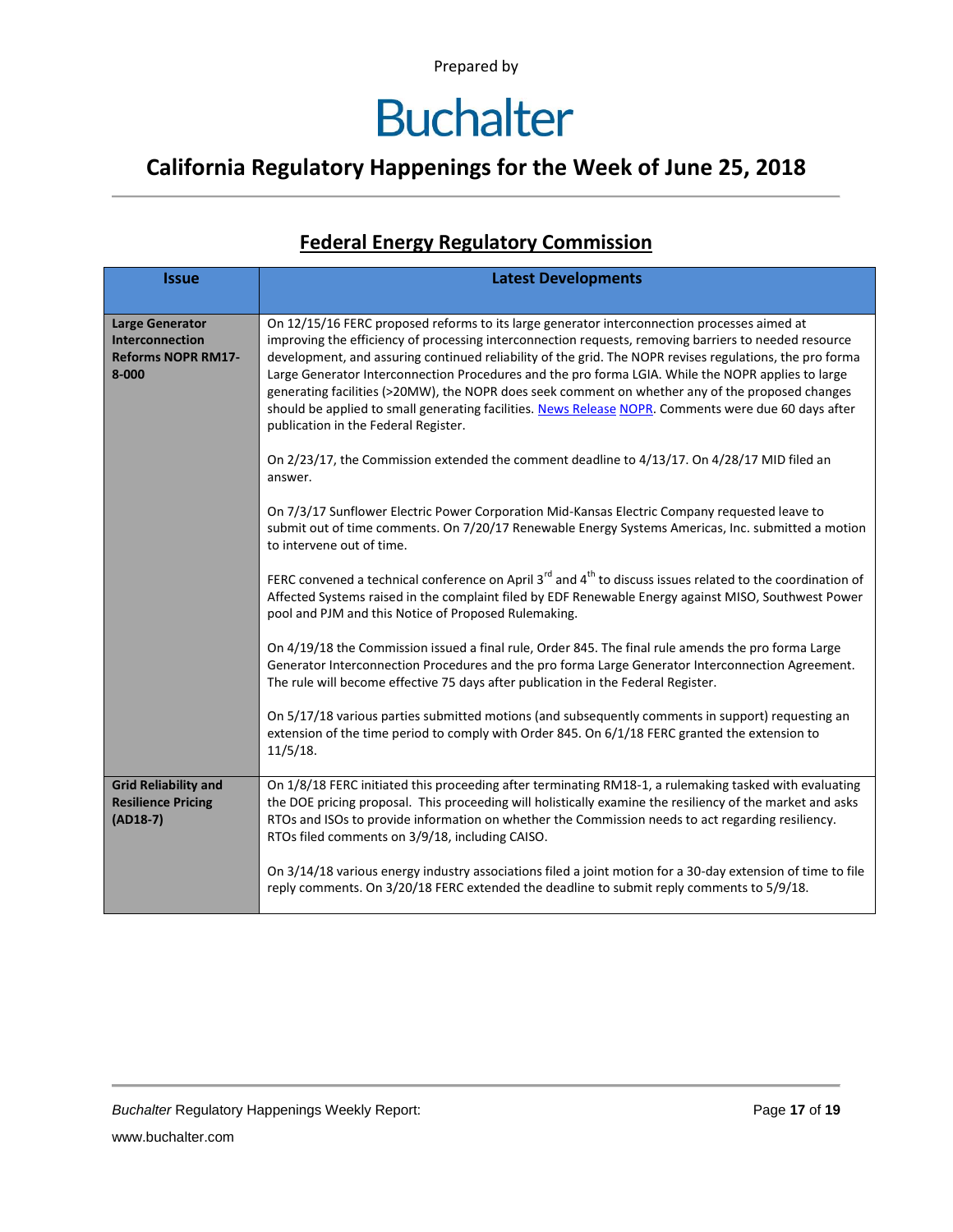## **Buchalter**

### **California Regulatory Happenings for the Week of June 25, 2018**

#### **Upcoming Meetings**

| <b>July 2018</b>                                                                                                                                                                                                        |                                                                                                                                                                                                                                                                |                                                                                                                                                                                                                             |                                            |                                                      |  |
|-------------------------------------------------------------------------------------------------------------------------------------------------------------------------------------------------------------------------|----------------------------------------------------------------------------------------------------------------------------------------------------------------------------------------------------------------------------------------------------------------|-----------------------------------------------------------------------------------------------------------------------------------------------------------------------------------------------------------------------------|--------------------------------------------|------------------------------------------------------|--|
| <b>Monday</b>                                                                                                                                                                                                           | <b>Tuesday</b>                                                                                                                                                                                                                                                 | Wednesday                                                                                                                                                                                                                   | <b>Thursday</b>                            | <b>Friday</b>                                        |  |
| 2 CAISO Energy<br>Storage and DER<br>Phase 2<br>Implementation<br>Customer<br>Partnership Group<br>meeting 11am<br>CAISO Day-Ahead<br>Market<br>Enhancements-<br><b>Flexible Ramping</b><br>Product<br>Requirements 1pm | $\boldsymbol{3}$<br>Pre-Hearing<br>Conference in the<br>matter of PG&E's<br>application for<br>approval of AB32<br><b>GHG Financing</b><br>Costs at the CPUC<br>1:30 <sub>pm</sub>                                                                             | 4 Holiday                                                                                                                                                                                                                   | 5<br><b>CAISO Market</b><br>Update 10:15am | 6                                                    |  |
| 9                                                                                                                                                                                                                       | 10<br>CAISO call to discuss<br>Pro-Forma RMR<br>Agreement 9:30am<br><b>CEC IEPR</b><br>Commissioner<br>Workshop on the<br>2018 Energy<br><b>Demand Forecast</b><br>Update 10am<br>CAISO WebConf<br><b>Excess Behind-the-</b><br><b>Meter Production</b><br>1pm | 11<br><b>CEC Business</b><br>Meeting 10am<br><b>CAISO Meeting</b><br>review RMS and<br>Capacity<br>Procurement<br>Mechanism Phase 2<br>10am<br><b>CAISO Market</b><br>Monitoring and<br>Performance 2018<br>Q1 WebConf 11am | 12<br><b>CPUC Meeting</b><br>9:30am        | 13<br>CPUC Workshop in<br>the IRP proceeding<br>10am |  |